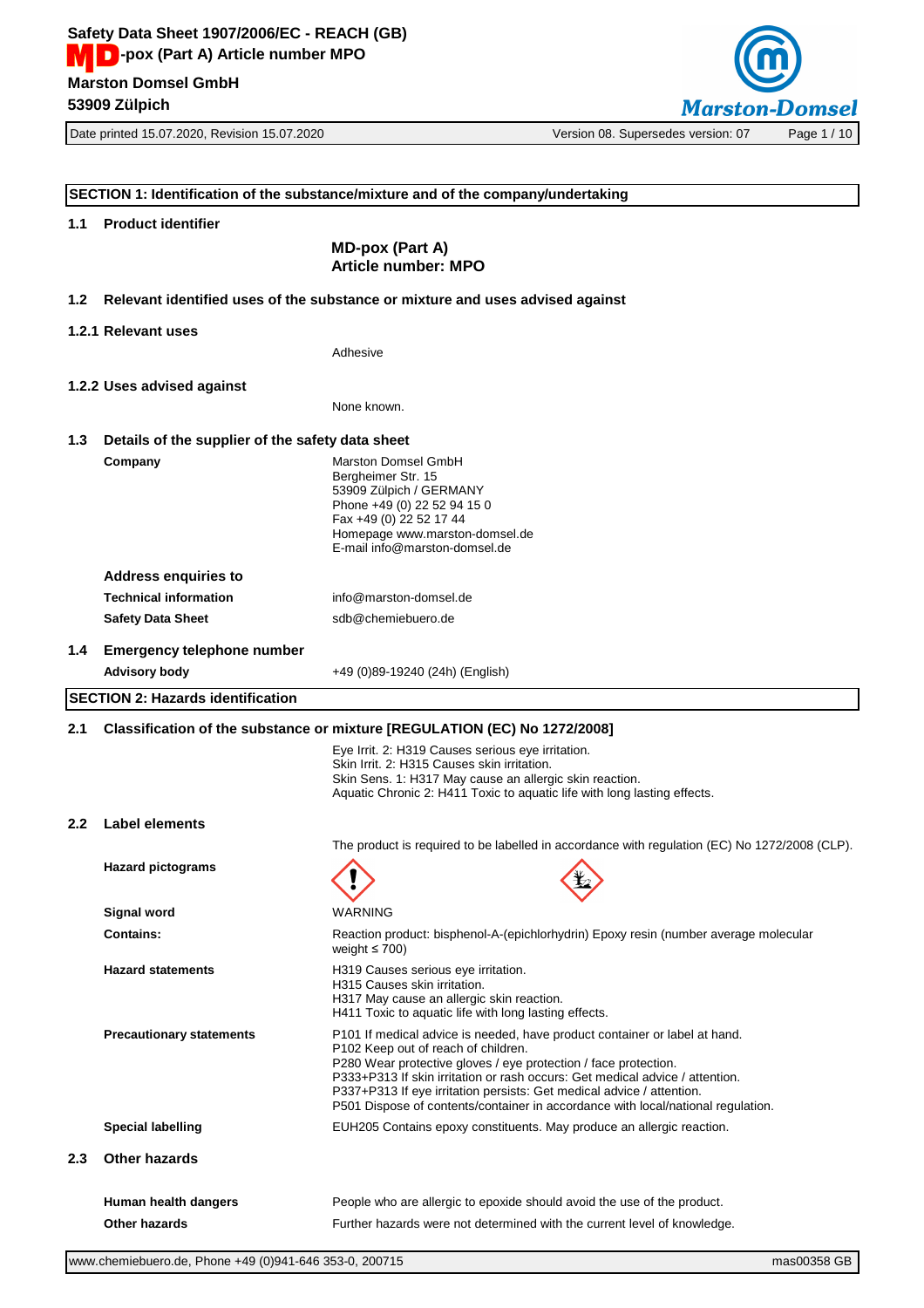

## **SECTION 3: Composition / Information on ingredients**

## **Product-type:**

**3.2 The product is a mixture.**

|     |                                                             | Range [%] Substance               |                                                                                                                                                                                      |
|-----|-------------------------------------------------------------|-----------------------------------|--------------------------------------------------------------------------------------------------------------------------------------------------------------------------------------|
|     |                                                             |                                   | 80 - < 100 Reaction product: bisphenol-A-(epichlorhydrin) Epoxy resin (number average molecular weight ≤ 700)                                                                        |
|     |                                                             |                                   | CAS: 25068-38-6, EINECS/ELINCS: 500-033-5, EU-INDEX: 603-074-00-8                                                                                                                    |
|     |                                                             |                                   | GHS/CLP: Eye Irrit. 2: H319 - Skin Irrit. 2: H315 - Skin Sens. 1: H317 - Aquatic Chronic 2: H411                                                                                     |
|     | <b>Comment on component parts</b>                           |                                   | Substances of Very High Concern - SVHC: substances are not contained or are below 0.1%.<br>For full text of H-statements: see SECTION 16.                                            |
|     | <b>SECTION 4: First aid measures</b>                        |                                   |                                                                                                                                                                                      |
| 4.1 |                                                             | Description of first aid measures |                                                                                                                                                                                      |
|     | <b>General information</b>                                  |                                   | Take off contaminated clothing and wash before reuse.                                                                                                                                |
|     | Inhalation                                                  |                                   | Remove the victim into fresh air and keep him calm.<br>In the event of symptoms seek medical treatment.                                                                              |
|     | <b>Skin contact</b>                                         |                                   | When in contact with the skin, clean with soap and water.<br>Consult a doctor if skin irritation persists.                                                                           |
|     | Eye contact                                                 |                                   | Rinse cautiously with water for several minutes. Remove contact lenses, if present and easy<br>to do. Continue rinsing.<br>If eye irritation persists: Get medical advice/attention. |
|     | Ingestion                                                   |                                   | Consult a doctor immediately.<br>Do not induce vomiting.<br>Rinse out mouth and give plenty of water to drink.                                                                       |
| 4.2 | Most important symptoms and effects, both acute and delayed |                                   |                                                                                                                                                                                      |
|     |                                                             |                                   | No information available.                                                                                                                                                            |
| 4.3 |                                                             |                                   | Indication of any immediate medical attention and special treatment needed                                                                                                           |
|     |                                                             |                                   | Treat symptomatically.<br>Forward this sheet to the doctor.                                                                                                                          |
|     | <b>SECTION 5: Fire-fighting measures</b>                    |                                   |                                                                                                                                                                                      |
| 5.1 | <b>Extinguishing media</b>                                  |                                   |                                                                                                                                                                                      |
|     | Suitable extinguishing media                                |                                   | foam, dry powder, water spray jet, carbon dioxide                                                                                                                                    |
|     | Extinguishing media that must not<br>be used                |                                   | Full water jet                                                                                                                                                                       |
| 5.2 |                                                             |                                   | Special hazards arising from the substance or mixture                                                                                                                                |
|     |                                                             |                                   | Risk of formation of toxic pyrolysis products.                                                                                                                                       |
| 5.3 | <b>Advice for firefighters</b>                              |                                   |                                                                                                                                                                                      |
|     |                                                             |                                   | Use self-contained breathing apparatus.<br>Wear full protective suit.                                                                                                                |
|     |                                                             |                                   | Fire residues and contaminated firefighting water must be disposed of in accordance within<br>the local regulations.                                                                 |
|     | <b>SECTION 6: Accidental release measures</b>               |                                   |                                                                                                                                                                                      |
|     |                                                             |                                   |                                                                                                                                                                                      |

**6.1 Personal precautions, protective equipment and emergency procedures**

Ensure adequate ventilation. Use personal protective clothing.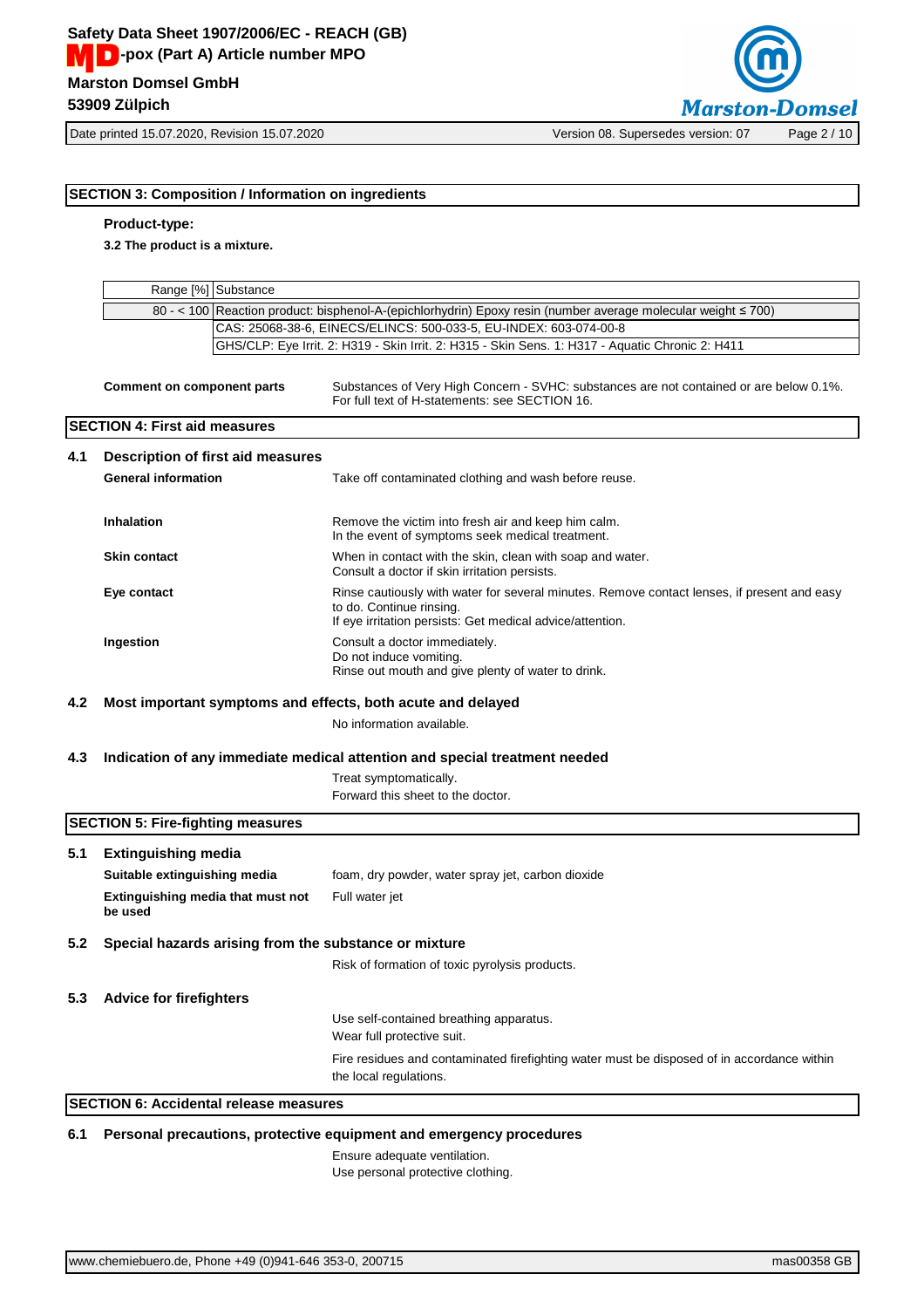

**6.2 Environmental precautions** Do not discharge into the drains/surface waters/groundwater. In case the product spills into drains/surface waters/groundwater, immediately inform the authorities. **6.3 Methods and material for containment and cleaning up** Take up with absorbent material (e.g. general-purpose binder). Dispose of absorbed material in accordance within the regulations. **6.4 Reference to other sections** See SECTION 8+13 **SECTION 7: Handling and storage 7.1 Precautions for safe handling** Use only in well-ventilated areas. Avoid spilling or spraying in enclosed areas. Keep away from all sources of ignition - Refrain from smoking. Do not eat, drink or smoke when using this product. Wash hands before breaks and after work. Use barrier skin cream. Contaminated work clothing should not be allowed out of the workplace. Take off contaminated clothing and wash before reuse. **7.2 Conditions for safe storage, including any incompatibilities** Keep only in original container. Do not store together with food. Do not store together with acids. Do not store together with oxidizing agents. Keep container tightly closed. Keep container in a well-ventilated place. Protect from heat/overheating. **7.3 Specific end use(s)** See product use, SECTION 1.2 **SECTION 8: Exposure controls / personal protection**

## **8.1 Control parameters**

**Ingredients with occupational exposure limits to be monitored (GB)**

not applicable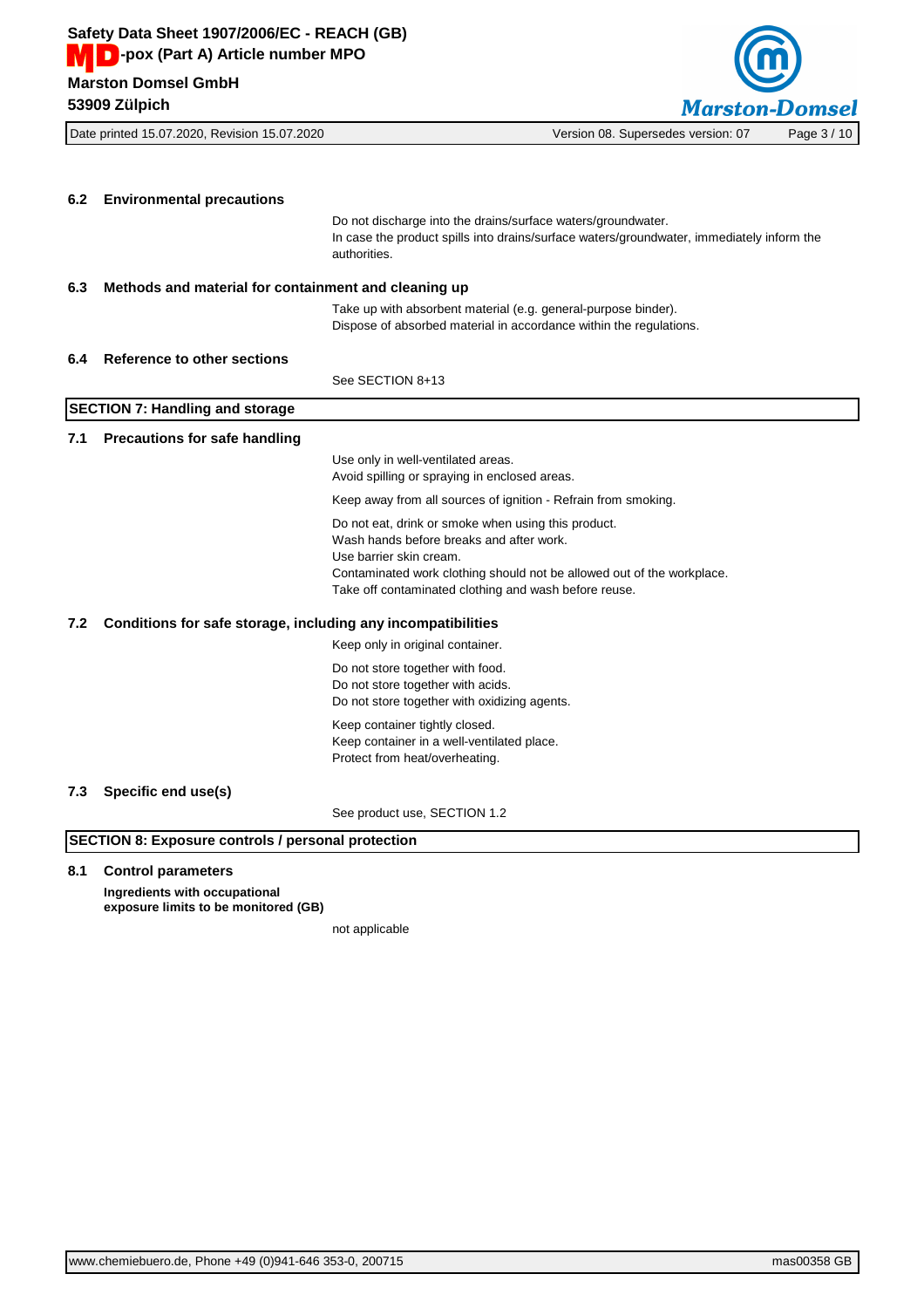

## **8.2 Exposure controls**

| Additional advice on system design                             | Ensure adequate ventilation on workstation.<br>Measurement methods for taking workplace measurements must meet the performance<br>requirements of DIN EN 482. For example, recommendations are given in the IFA's list of<br>hazardous substances.                                                                 |
|----------------------------------------------------------------|--------------------------------------------------------------------------------------------------------------------------------------------------------------------------------------------------------------------------------------------------------------------------------------------------------------------|
| Eye protection                                                 | safety glasses (EN 166:2001)                                                                                                                                                                                                                                                                                       |
| <b>Hand protection</b>                                         | The details concerned are recommendations. Please contact the glove supplier for further<br>information.<br>In full contact:<br>> 0,4 mm/ Butyl rubber, >480 min (EN 374-1/-2/-3).<br>In splash contact:<br>> 0,4 mm/ butyl rubber, > 120 min (EN 374)                                                             |
| <b>Skin protection</b>                                         | light protective clothing                                                                                                                                                                                                                                                                                          |
| Other                                                          | Personal protective equipment should be selected specifically for the working place,<br>depending on concentration and quantity handled. The resistance of this equipment to<br>chemicals should be ascertained with the respective supplier.<br>Do not breathe vapour/spray.<br>Avoid contact with eyes and skin. |
| <b>Respiratory protection</b>                                  | Breathing apparatus in the event of aerosol or mist formation.<br>Short term: filter apparatus, combination filter A-P1. (DIN EN 14387)                                                                                                                                                                            |
| <b>Thermal hazards</b>                                         | No information available.                                                                                                                                                                                                                                                                                          |
| Delimitation and monitoring of the<br>environmental exposition | Protect the environment by applying appropriate control measures to prevent or limit<br>emissions.                                                                                                                                                                                                                 |

## **SECTION 9: Physical and chemical properties**

## **9.1 Information on basic physical and chemical properties**

|                 | viscous                   |
|-----------------|---------------------------|
|                 | colourless                |
|                 | mild                      |
|                 | No information available. |
|                 | No information available. |
|                 | No information available. |
|                 | No information available. |
|                 | > 250                     |
|                 | No information available. |
|                 | No information available. |
|                 | No information available. |
|                 | No information available. |
|                 | No information available. |
|                 | 1,17                      |
|                 | not applicable            |
|                 | insoluble                 |
|                 | No information available. |
|                 | See product information   |
|                 | No information available. |
|                 | No information available. |
| Density at [°C] | No information available. |
|                 | No information available. |
|                 | > 300                     |
|                 |                           |
|                 | No information available. |
|                 |                           |

**9.2**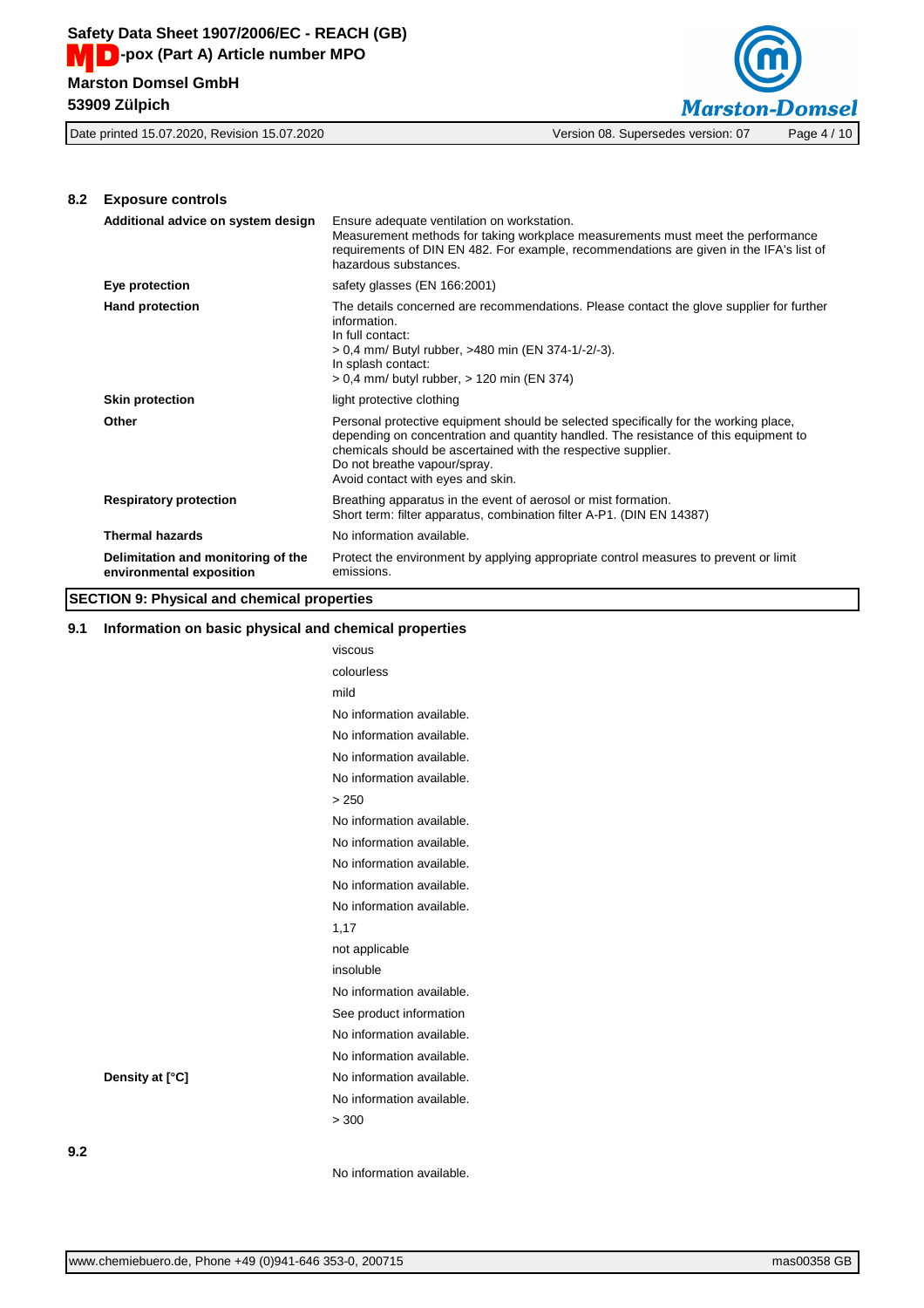

Date printed 15.07.2020, Revision 15.07.2020 Version 08. Supersedes version: 07 Page 5 / 10

## **SECTION 10: Stability and reactivity**

## **10.1 Reactivity**

See SECTION 10.3.

#### **10.2 Chemical stability**

Stable under normal ambient conditions (ambient temperature).

#### **10.3 Possibility of hazardous reactions**

Reactions with amines. Reactions with acids. Reactions with alkalies (lyes).

#### **10.4 Conditions to avoid**

See SECTION 7.2.

#### **10.5 Incompatible materials**

No information available.

#### **10.6 Hazardous decomposition products**

No hazardous decomposition products known.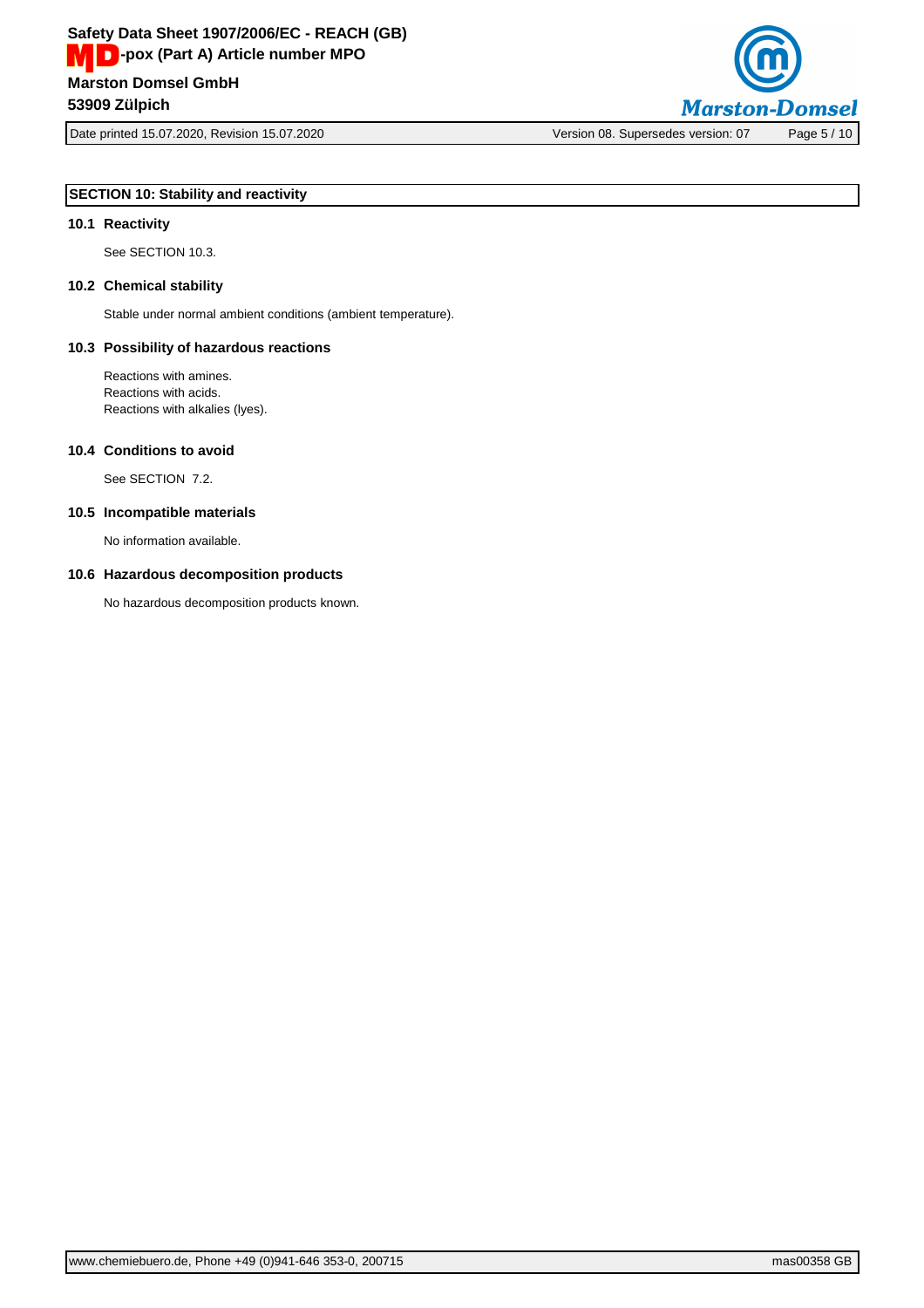

Date printed 15.07.2020, Revision 15.07.2020 Version 08. Supersedes version: 07 Page 6 / 10

## **SECTION 11: Toxicological information**

## **11.1 Information on toxicological effects**

**Acute toxicity**

| Product                                                                                         |
|-------------------------------------------------------------------------------------------------|
| inhalative, Based on the available information, the classification criteria are not fulfilled.: |
| dermal, Based on the available information, the classification criteria are not fulfilled.:     |
| oral. Based on the available information, the classification criteria are not fulfilled.:       |

| Substance                                                                                                                   |
|-----------------------------------------------------------------------------------------------------------------------------|
| Reaction product: bisphenol-A-(epichlorhydrin) Epoxy resin (number average molecular weight ≤ 700), CAS: 25068-<br>$38 - 6$ |
| LD50, dermal, Rabbit: $>$ 2000 mg/kg (Lit.).                                                                                |
| LD50, oral, Rat: 13600 mg/kg (Lit.).                                                                                        |
| LC50, inhalative, $> 100$ mg/l (Lit.).                                                                                      |

| Serious eye damage/irritation                         | Toxicological data of complete product are not available.<br>Irritant<br>Calculation method                                                                                                                                                       |
|-------------------------------------------------------|---------------------------------------------------------------------------------------------------------------------------------------------------------------------------------------------------------------------------------------------------|
| Skin corrosion/irritation                             | Toxicological data of complete product are not available.<br>Irritant<br>Calculation method                                                                                                                                                       |
| Respiratory or skin sensitisation                     | Toxicological data of complete product are not available.<br>May cause an allergic skin reaction.<br>Calculation method                                                                                                                           |
| Specific target organ toxicity -<br>single exposure   | Toxicological data of complete product are not available.<br>No classification.<br>Calculation method                                                                                                                                             |
| Specific target organ toxicity -<br>repeated exposure | Based on the available information, the classification criteria are not fulfilled.                                                                                                                                                                |
| <b>Mutagenicity</b>                                   | Based on the available information, the classification criteria are not fulfilled.                                                                                                                                                                |
| <b>Reproduction toxicity</b>                          | Based on the available information, the classification criteria are not fulfilled.                                                                                                                                                                |
| Carcinogenicity                                       | Based on the available information, the classification criteria are not fulfilled.                                                                                                                                                                |
| <b>Aspiration hazard</b>                              | Based on the available information, the classification criteria are not fulfilled.                                                                                                                                                                |
| <b>General remarks</b>                                |                                                                                                                                                                                                                                                   |
|                                                       | Toxicological data of complete product are not available.<br>The toxicity data listed pertaining to the ingredients are intended for those working in the<br>medicinal professions, experts for occupational health and safety and toxicologists. |

## **SECTION 12: Ecological information**

## **12.1 Toxicity**

| Substance                                                                                                                 |
|---------------------------------------------------------------------------------------------------------------------------|
| Reaction product: bisphenol-A-(epichlorhydrin) Epoxy resin (number average molecular weight ≤ 700), CAS: 25068-<br>$38-6$ |
| LC50, (96h), Leuciscus idus: 3,6 mg/l (Lit.).                                                                             |
| EC50, (48h), Daphnia magna: 2,8 mg/l (Lit.).                                                                              |
| EC50, (96h), Algae: 220 mg/l (Lit.).                                                                                      |

## **12.2 Persistence and degradability**

| <b>Behaviour in environment</b><br>compartments | not determined |
|-------------------------------------------------|----------------|
| Behaviour in sewage plant                       | not determined |
| <b>Biological degradability</b>                 | not determined |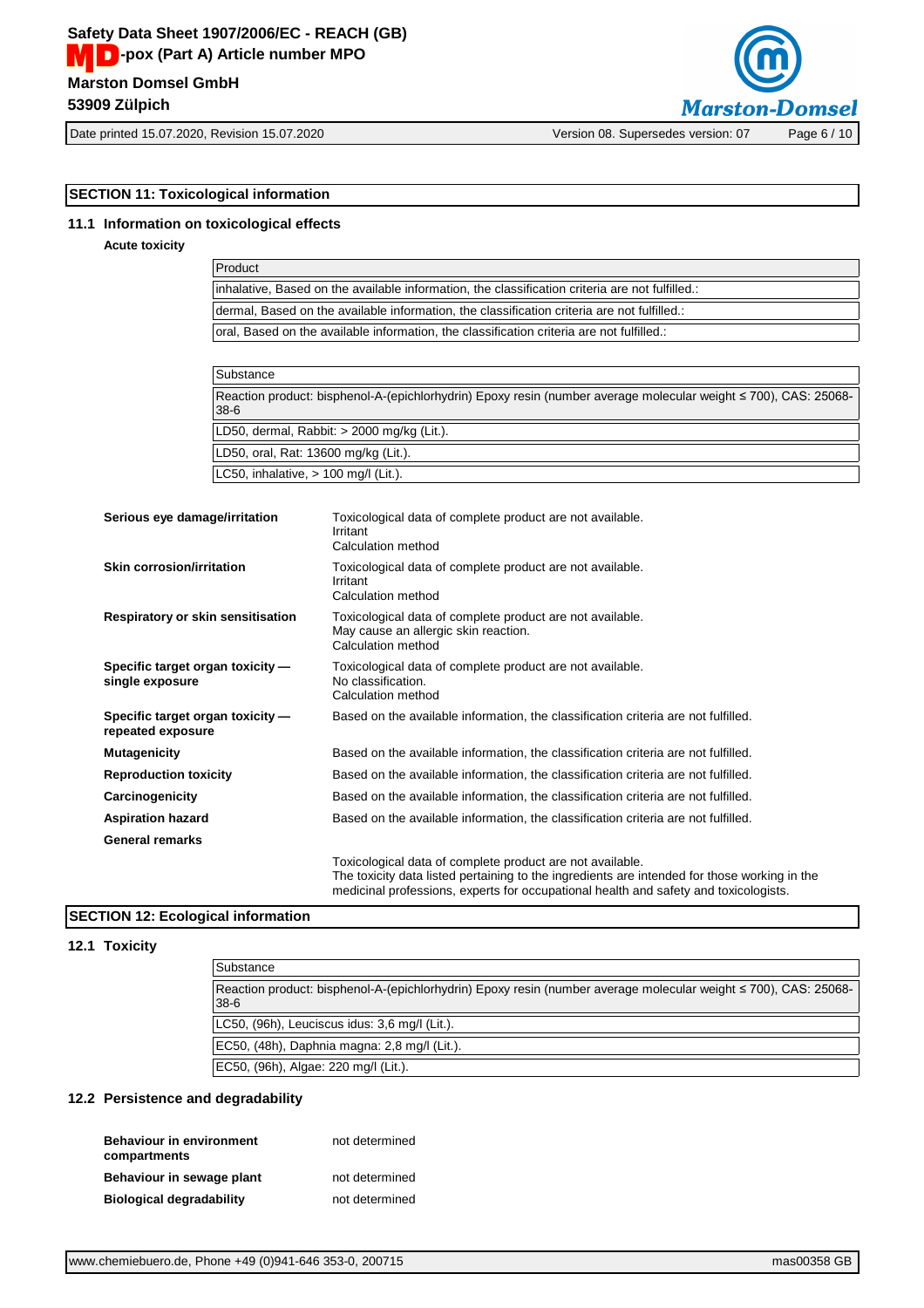Date printed 15.07.2020, Revision 15.07.2020 Version 08. Supersedes version: 07 Page 7 / 10



#### **12.3 Bioaccumulative potential**

No information available.

#### **12.4 Mobility in soil**

No information available.

## **12.5 Results of PBT and vPvB assessment**

No information available.

#### **12.6 Other adverse effects**

Ecotoxicological data are not available. Do not discharge product unmonitored into the environment.

## **SECTION 13: Disposal considerations**

## **13.1 Waste treatment methods**

Waste material must be disposed of in accordance with the Directive on waste 2008/98/EC as well as other national and local regulations. It is not possible to determine a waste code for this product in accordance with the European Waste Catalogue (EWC) since it is only possible to classify it according to how it is used by the customer. The waste code is to be determined within the EU in liaison with the waste-disposal operator.

|      | <b>Product</b>                                          |                                                                                                                                |  |
|------|---------------------------------------------------------|--------------------------------------------------------------------------------------------------------------------------------|--|
|      |                                                         | Dispose of as hazardous waste.                                                                                                 |  |
|      | Waste no. (recommended)                                 | 080409*                                                                                                                        |  |
|      | <b>Contaminated packaging</b>                           |                                                                                                                                |  |
|      |                                                         | Uncontaminated packaging may be taken for recycling.<br>Packaging that cannot be cleaned should be disposed of as for product. |  |
|      | Waste no. (recommended)                                 | 150110*                                                                                                                        |  |
|      | <b>SECTION 14: Transport information</b>                |                                                                                                                                |  |
| 14.1 | UN number                                               |                                                                                                                                |  |
|      | Transport by land according to<br><b>ADR/RID</b>        | 3082                                                                                                                           |  |
|      | Inland navigation (ADN)                                 | 3082                                                                                                                           |  |
|      | Marine transport in accordance with 3082<br><b>IMDG</b> |                                                                                                                                |  |
|      | Air transport in accordance with IATA 3082              |                                                                                                                                |  |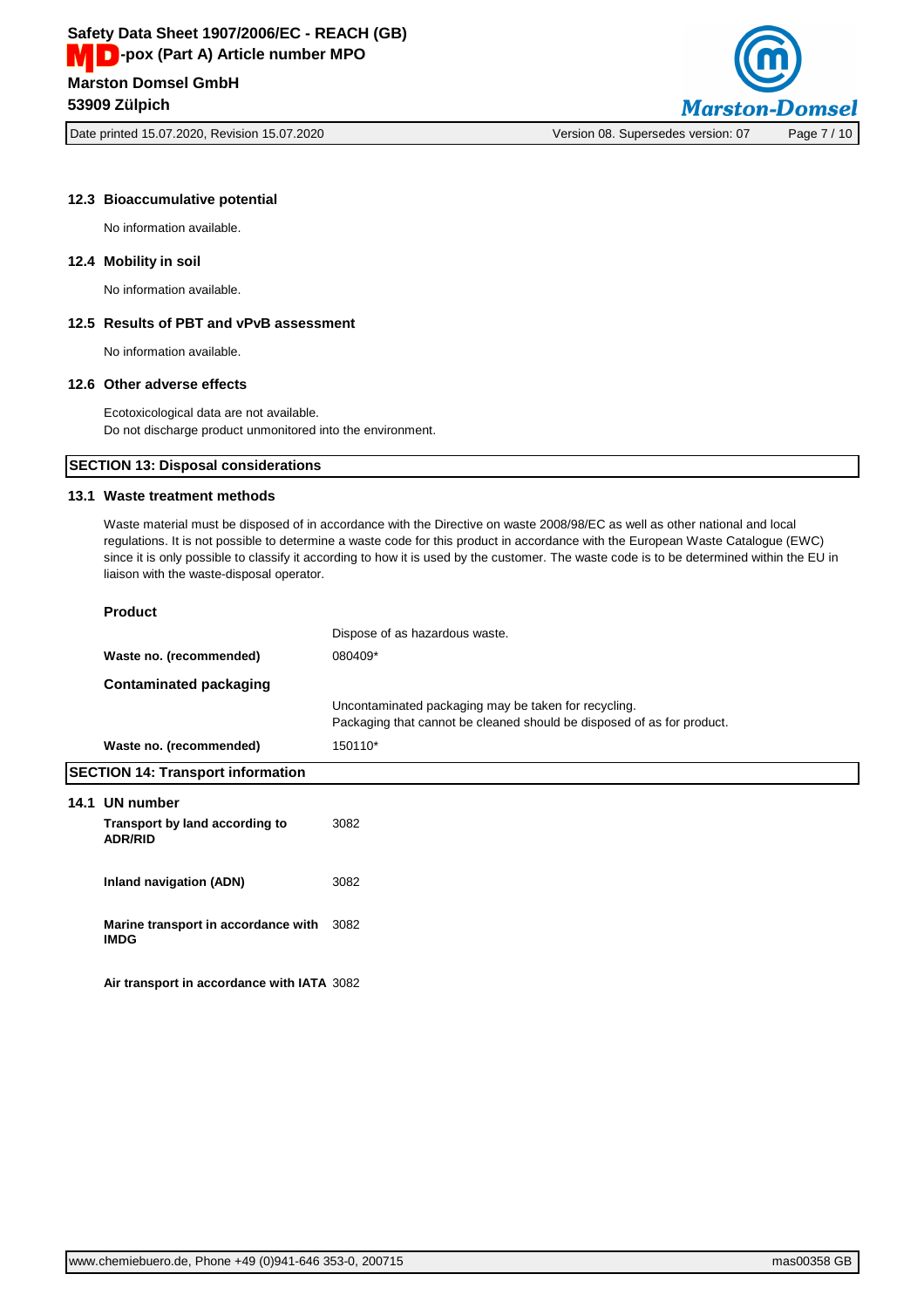

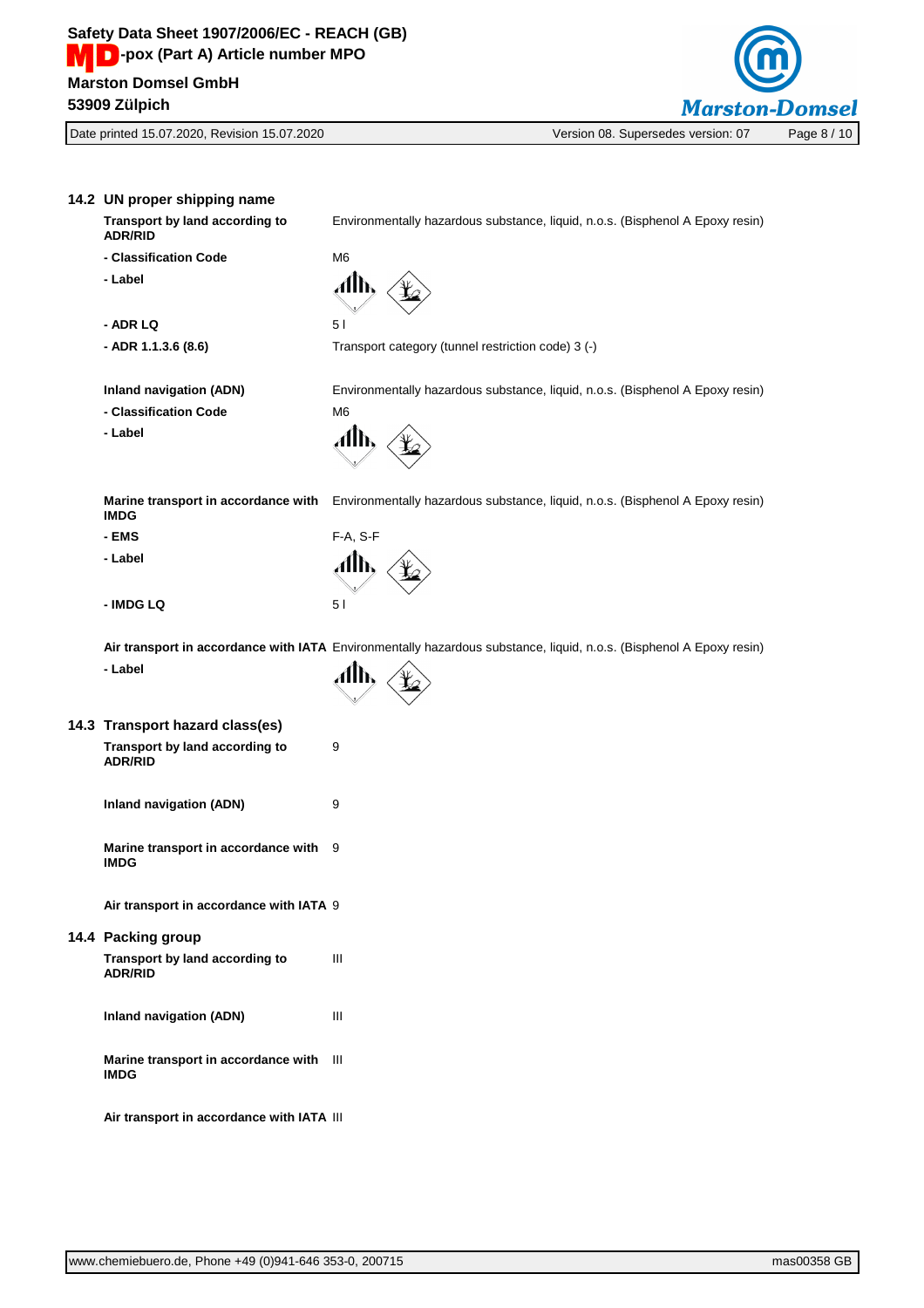

| 14.5 Environmental hazards<br>Transport by land according to<br><b>ADR/RID</b> | yes                                                                     |
|--------------------------------------------------------------------------------|-------------------------------------------------------------------------|
| Inland navigation (ADN)                                                        | yes                                                                     |
| Marine transport in accordance with MARINE POLLUTANT<br><b>IMDG</b>            |                                                                         |
| Air transport in accordance with IATA yes                                      |                                                                         |
| 14.6 Special precautions for user                                              |                                                                         |
| Relevant information under SECTION 6 to 8.                                     |                                                                         |
|                                                                                | 14.7 Transport in bulk according to Annex II of MARPOL and the IBC Code |

No information available.

|                                                 | 15.1 Safety, health and environmental regulations/legislation specific for the substance or mixture                                                                                    |  |
|-------------------------------------------------|----------------------------------------------------------------------------------------------------------------------------------------------------------------------------------------|--|
| <b>EEC-REGULATIONS</b>                          | 2008/98/EC 2000/532/EC); 2010/75/EU; 2004/42/EC; (EC) 648/2004; (EC) 1907/2006<br>(REACH); (EU) 1272/2008; 75/324/EEC ((EC) 2016/2037); (EU) 2015/830; (EU) 2016/131;<br>(EU) 517/2014 |  |
| <b>TRANSPORT-REGULATIONS</b>                    | ADR (2019); IMDG-Code (2019, 39. Amdt.); IATA-DGR (2020)                                                                                                                               |  |
| <b>NATIONAL REGULATIONS (GB):</b>               | EH40/2005 Workplace exposure limits (Second edition, published December 2011).                                                                                                         |  |
| - Observe employment restrictions<br>for people | Observe employment restrictions for mothers-to-be and nursing mothers. Observe<br>employment restrictions for young people.                                                            |  |
| - VOC (2010/75/CE)                              | 0%                                                                                                                                                                                     |  |
| 15.2 Chemical safety assessment                 |                                                                                                                                                                                        |  |
|                                                 | Chemical safety assessments for substances in this mixture were not carried out.                                                                                                       |  |

## **SECTION 16: Other information**

#### **16.1 Hazard statements (SECTION 03)**

H411 Toxic to aquatic life with long lasting effects.

H317 May cause an allergic skin reaction.

H315 Causes skin irritation.

H319 Causes serious eye irritation.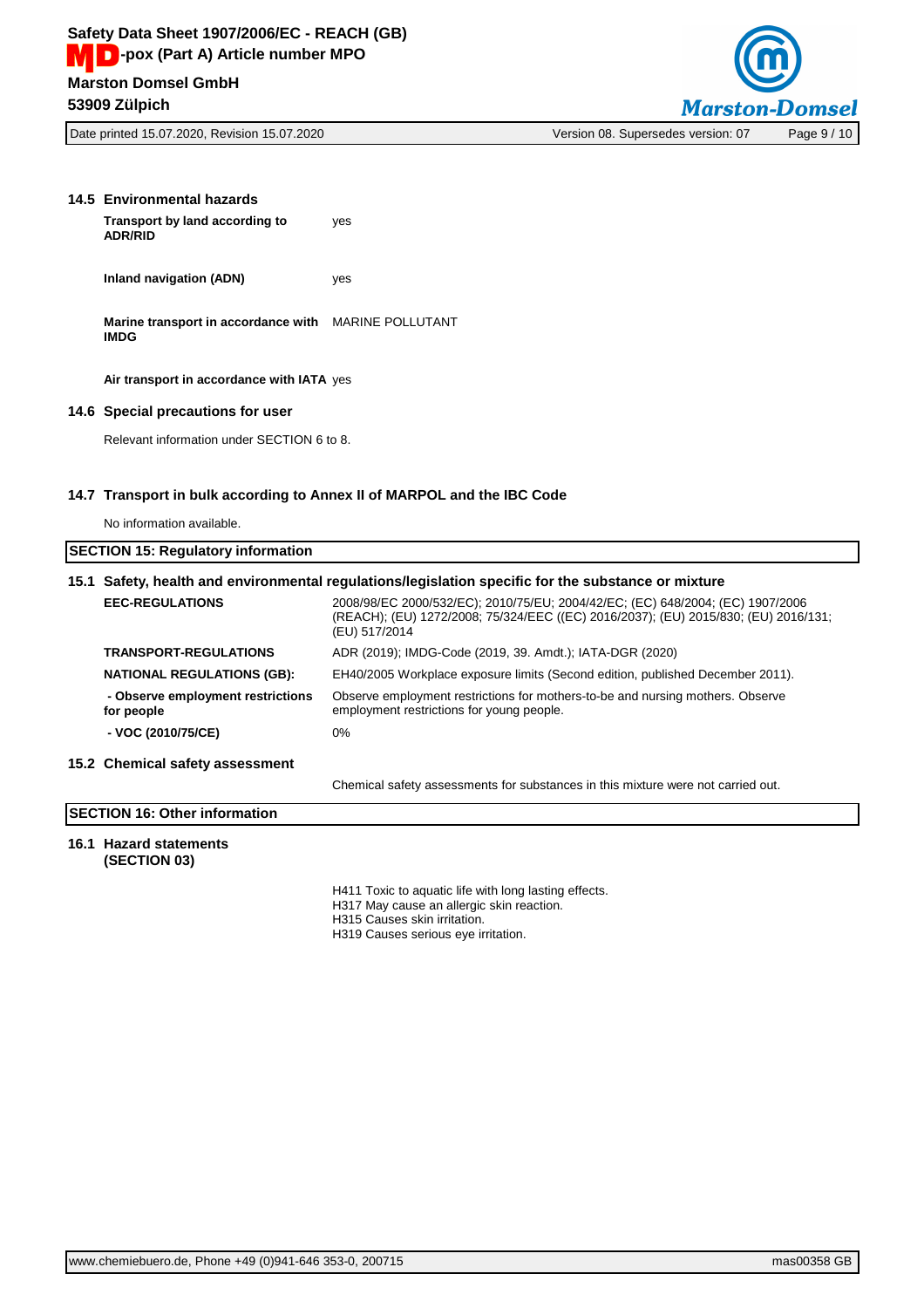



**Marston-Domsel** Date printed 15.07.2020, Revision 15.07.2020 Version 08. Supersedes version: 07 Page 10 / 10

ADR = Accord européen relatif au transport international des marchandises Dangereuses par

|                                 | Route                                                                                                                                                                                                                      |
|---------------------------------|----------------------------------------------------------------------------------------------------------------------------------------------------------------------------------------------------------------------------|
|                                 | RID = Règlement concernant le transport international ferroviaire de marchandises                                                                                                                                          |
|                                 | dangereuses                                                                                                                                                                                                                |
|                                 | ADN = Accord européen relatif au transport international des marchandises dangereuses par                                                                                                                                  |
|                                 | voie de navigation intérieure                                                                                                                                                                                              |
|                                 | $ATE = acute$ toxicity estimate                                                                                                                                                                                            |
|                                 | CAS = Chemical Abstracts Service                                                                                                                                                                                           |
|                                 | $CLP = Classification$ , Labelling and Packaging                                                                                                                                                                           |
|                                 | DMEL = Derived Minimum Effect Level                                                                                                                                                                                        |
|                                 | DNEL = Derived No Effect Level                                                                                                                                                                                             |
|                                 | EC50 = Median effective concentration                                                                                                                                                                                      |
|                                 | ECB = European Chemicals Bureau                                                                                                                                                                                            |
|                                 | EEC = European Economic Community                                                                                                                                                                                          |
|                                 | EINECS = European Inventory of Existing Commercial Chemical Substances<br>EL50 = Median effective loading                                                                                                                  |
|                                 | ELINCS = European List of Notified Chemical Substances                                                                                                                                                                     |
|                                 | EmS = Emergency Schedules                                                                                                                                                                                                  |
|                                 | GHS = Globally Harmonized System of Classification and Labelling of Chemicals                                                                                                                                              |
|                                 | IATA = International Air Transport Association                                                                                                                                                                             |
|                                 | IBC-Code = International Code for the Construction and Equipment of Ships carrying                                                                                                                                         |
|                                 | Dangerous Chemicals in Bulk                                                                                                                                                                                                |
|                                 | $IC50 = Inhibition concentration, 50%$                                                                                                                                                                                     |
|                                 | IMDG = International Maritime Code for Dangerous Goods                                                                                                                                                                     |
|                                 | IUCLID = International Uniform ChemicaL Information Database                                                                                                                                                               |
|                                 | $LC50$ = Lethal concentration, 50%                                                                                                                                                                                         |
|                                 | $LD50 = Median$ lethal dose                                                                                                                                                                                                |
|                                 | $LCO =$ lethal concentration, 0%                                                                                                                                                                                           |
|                                 | LOAEL = lowest-observed-adverse-effect level                                                                                                                                                                               |
|                                 | $LL50$ = Median lethal loading                                                                                                                                                                                             |
|                                 | $LQ =$ Limited Quantities                                                                                                                                                                                                  |
|                                 | MARPOL = International Convention for the Prevention of Marine Pollution from Ships                                                                                                                                        |
|                                 | NOAEL = No Observed Adverse Effect Level                                                                                                                                                                                   |
|                                 | NOEC = No Observed Effect Concentration                                                                                                                                                                                    |
|                                 | PBT = Persistent, Bioaccumulative and Toxic substance                                                                                                                                                                      |
|                                 | PNEC = Predicted No-Effect Concentration                                                                                                                                                                                   |
|                                 | REACH = Registration, Evaluation, Authorisation and Restriction of Chemicals                                                                                                                                               |
|                                 | STP = Sewage Treatment Plant                                                                                                                                                                                               |
|                                 | $TLV@/TWA = Threshold limit value - time-weighted average$                                                                                                                                                                 |
|                                 | TLV®STEL = Threshold limit value – short-time exposure limit                                                                                                                                                               |
|                                 | VOC = Volatile Organic Compounds                                                                                                                                                                                           |
|                                 | vPvB = very Persistent and very Bioaccumulative                                                                                                                                                                            |
| 16.3 Other information          |                                                                                                                                                                                                                            |
|                                 |                                                                                                                                                                                                                            |
| <b>Customs Tariff</b>           | not determined                                                                                                                                                                                                             |
| <b>Classification procedure</b> | Eye Irrit. 2: H319 Causes serious eye irritation. (Calculation method)<br>Skin Irrit. 2: H315 Causes skin irritation. (Calculation method)<br>Skin Sens. 1: H317 May cause an allergic skin reaction. (Calculation method) |
|                                 | Aquatic Chronic 2: H411 Toxic to aquatic life with long lasting effects. (Calculation method)                                                                                                                              |
| <b>Modified position</b>        | none                                                                                                                                                                                                                       |
|                                 |                                                                                                                                                                                                                            |
|                                 | Copyright: Chemiebüro®                                                                                                                                                                                                     |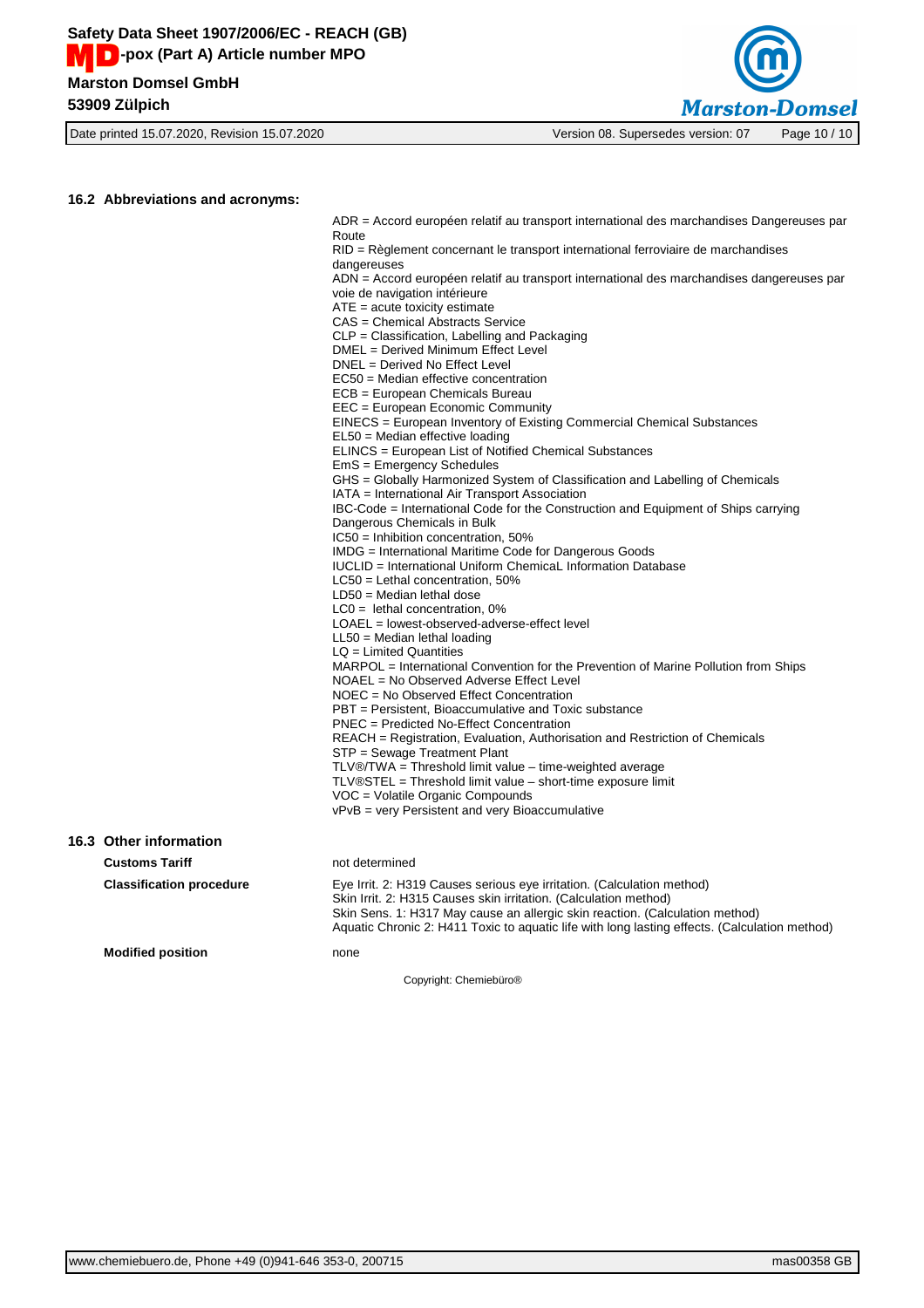Date printed 15.07.2020, Revision 15.07.2020 Version 08. Supersedes version: 07 Page 1 / 10



**SECTION 1: Identification of the substance/mixture and of the company/undertaking 1.1 Product identifier MD-pox (Part B) Article number: MPO 1.2 Relevant identified uses of the substance or mixture and uses advised against 1.2.1 Relevant uses** Adhesive **1.2.2 Uses advised against** None known. **1.3 Details of the supplier of the safety data sheet Company** Marston Domsel GmbH Bergheimer Str. 15 53909 Zülpich / GERMANY Phone +49 (0) 22 52 94 15 0 Fax +49 (0) 22 52 17 44 Homepage [www.marston-domsel.de](http://www.marston-domsel.de) E-mail [info@marston-domsel.de](mailto:info@marston-domsel.de) **Address enquiries to Technical information** [info@marston-domsel.de](mailto:info@marston-domsel.de) **Safety Data Sheet** [sdb@chemiebuero.de](mailto:sdb@chemiebuero.de) **1.4 Emergency telephone number Advisory body** +49 (0)89-19240 (24h) (English) **SECTION 2: Hazards identification 2.1 Classification of the substance or mixture [REGULATION (EC) No 1272/2008]** Skin Sens. 1B: H317 May cause an allergic skin reaction. Aquatic Chronic 3: H412 Harmful to aquatic life with long lasting effects. **2.2 Label elements** The product is required to be labelled in accordance with regulation (EC) No 1272/2008 (CLP). **Hazard pictograms Signal word** WARNING **Contains:** 3-Trimethoxysilylpropane-1-thiol Poly[oxy(methyl-1,2-ethanediyl)],.alpha.-hydro-.omega.-hydroxy-, ether with 2,2 bis(hydroxymethyl)-1,3-propanediol (4:1), 2-hydroxy-3-mercaptopropyl ether Hazard statements **H317 May cause an allergic skin reaction.** H412 Harmful to aquatic life with long lasting effects. **Precautionary statements** P101 If medical advice is needed, have product container or label at hand. P102 Keep out of reach of children. P280 Wear protective gloves / protective clothing / eye protection / face protection. P333+P313 If skin irritation or rash occurs: Get medical advice / attention. P501 Dispose of contents/container in accordance with local/national regulation. **2.3 Other hazards Environmental hazards** Does not contain any PBT or vPvB substances. **Other hazards** none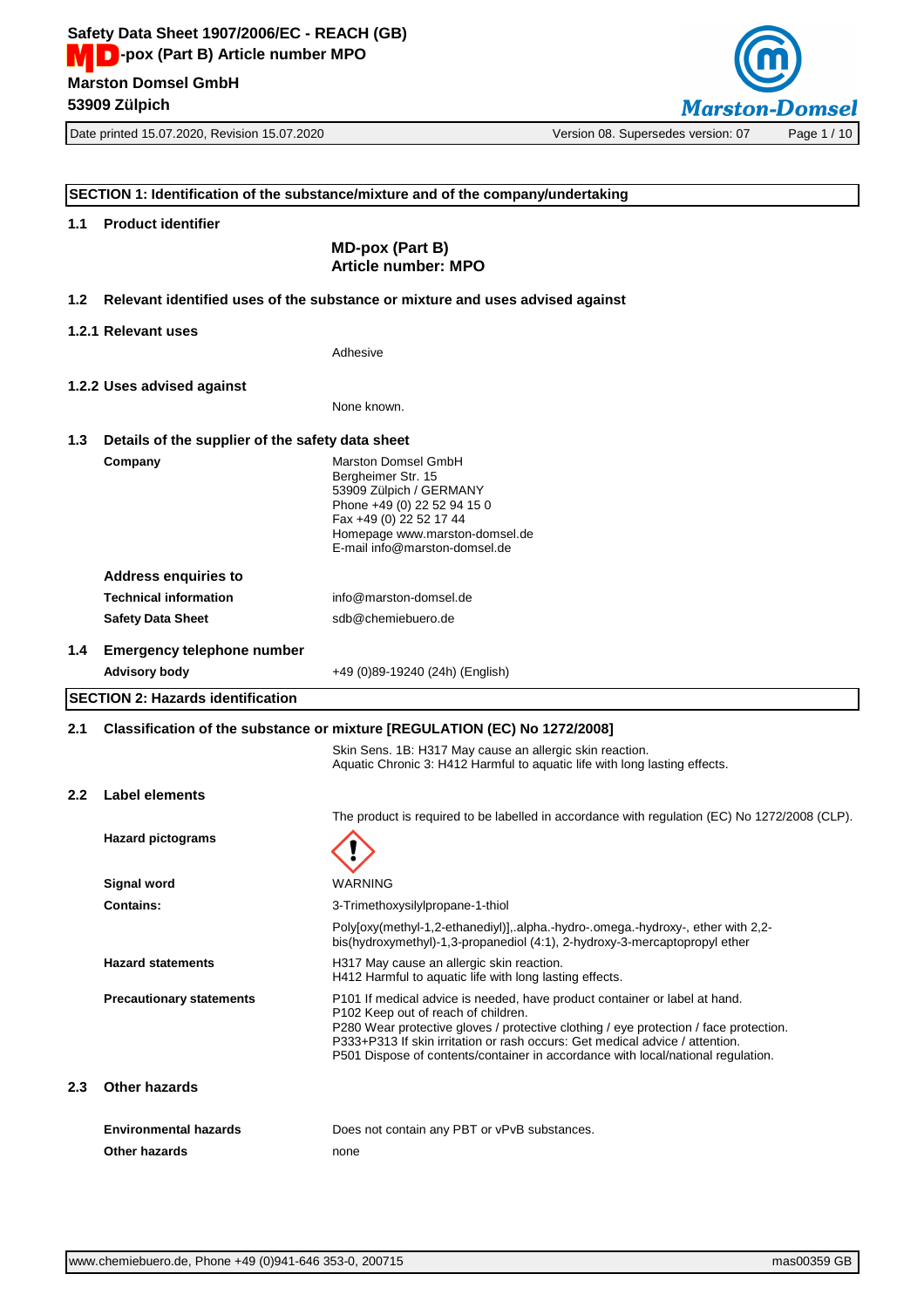

Date printed 15.07.2020, Revision 15.07.2020 Version 08. Supersedes version: 07 Page 2 / 10

## **SECTION 3: Composition / Information on ingredients**

## **Product-type:**

**3.2 The product is a mixture.**

|     |                                              | Range [%] Substance                        |                                                                                                                                                                        |
|-----|----------------------------------------------|--------------------------------------------|------------------------------------------------------------------------------------------------------------------------------------------------------------------------|
|     |                                              |                                            | 80 - 100 Poly[oxy(methyl-1,2-ethanediyl)], alpha.-hydro-.omega.-hydroxy-, ether with 2,2-bis(hydroxymethyl)-1,3-propanediol<br>(4:1), 2-hydroxy-3-mercaptopropyl ether |
|     |                                              |                                            | CAS: 72244-98-5, EINECS/ELINCS: 615-735-8                                                                                                                              |
|     |                                              |                                            | GHS/CLP: Skin Sens. 1B: H317 - Aquatic Chronic 3: H412                                                                                                                 |
|     |                                              | 1 - < 2,5 3-Trimethoxysilylpropane-1-thiol |                                                                                                                                                                        |
|     |                                              |                                            | CAS: 4420-74-0, EINECS/ELINCS: 224-588-5                                                                                                                               |
|     |                                              |                                            | GHS/CLP: Acute Tox. 4: H302 - Skin Sens. 1B: H317 - Aquatic Chronic 2: H411                                                                                            |
|     | <b>Comment on component parts</b>            |                                            | Substances of Very High Concern - SVHC: substances are not contained or are below 0.1%.<br>For full text of H-statements: see SECTION 16.                              |
|     | <b>SECTION 4: First aid measures</b>         |                                            |                                                                                                                                                                        |
| 4.1 |                                              | Description of first aid measures          |                                                                                                                                                                        |
|     | <b>General information</b>                   |                                            | Change soaked clothing.                                                                                                                                                |
|     | Inhalation                                   |                                            | Ensure supply of fresh air.<br>In the event of symptoms seek medical treatment.                                                                                        |
|     | <b>Skin contact</b>                          |                                            | In case of contact with skin wash off immediately with soap and water.<br>Consult a doctor if skin irritation persists.                                                |
|     | Eye contact                                  |                                            | Rinse cautiously with water for several minutes. Remove contact lenses, if present and easy<br>to do. Continue rinsing.<br>Shield unaffected eye.                      |
|     | Ingestion                                    |                                            | Consult a doctor immediately.<br>Do not induce vomiting.<br>Rinse out mouth and give plenty of water to drink.                                                         |
| 4.2 |                                              |                                            | Most important symptoms and effects, both acute and delayed                                                                                                            |
|     |                                              |                                            | No information available.                                                                                                                                              |
| 4.3 |                                              |                                            | Indication of any immediate medical attention and special treatment needed                                                                                             |
|     |                                              |                                            | Treat symptomatically.<br>Forward this sheet to the doctor.                                                                                                            |
|     | <b>SECTION 5: Fire-fighting measures</b>     |                                            |                                                                                                                                                                        |
| 5.1 | <b>Extinguishing media</b>                   |                                            |                                                                                                                                                                        |
|     | Suitable extinguishing media                 |                                            | Product itself is non-combustible. Fire extinguishing method of surrounding areas must be<br>considered.                                                               |
|     | Extinguishing media that must not<br>be used |                                            | Full water jet                                                                                                                                                         |
| 5.2 |                                              |                                            | Special hazards arising from the substance or mixture                                                                                                                  |
|     |                                              |                                            | Risk of formation of toxic pyrolysis products.                                                                                                                         |
| 5.3 | <b>Advice for firefighters</b>               |                                            |                                                                                                                                                                        |
|     |                                              |                                            | Do not inhale explosion and/or combustion gases.<br>Use self-contained breathing apparatus.                                                                            |
|     |                                              |                                            | Fire residues and contaminated firefighting water must be disposed of in accordance within<br>the local regulations.                                                   |
|     |                                              |                                            |                                                                                                                                                                        |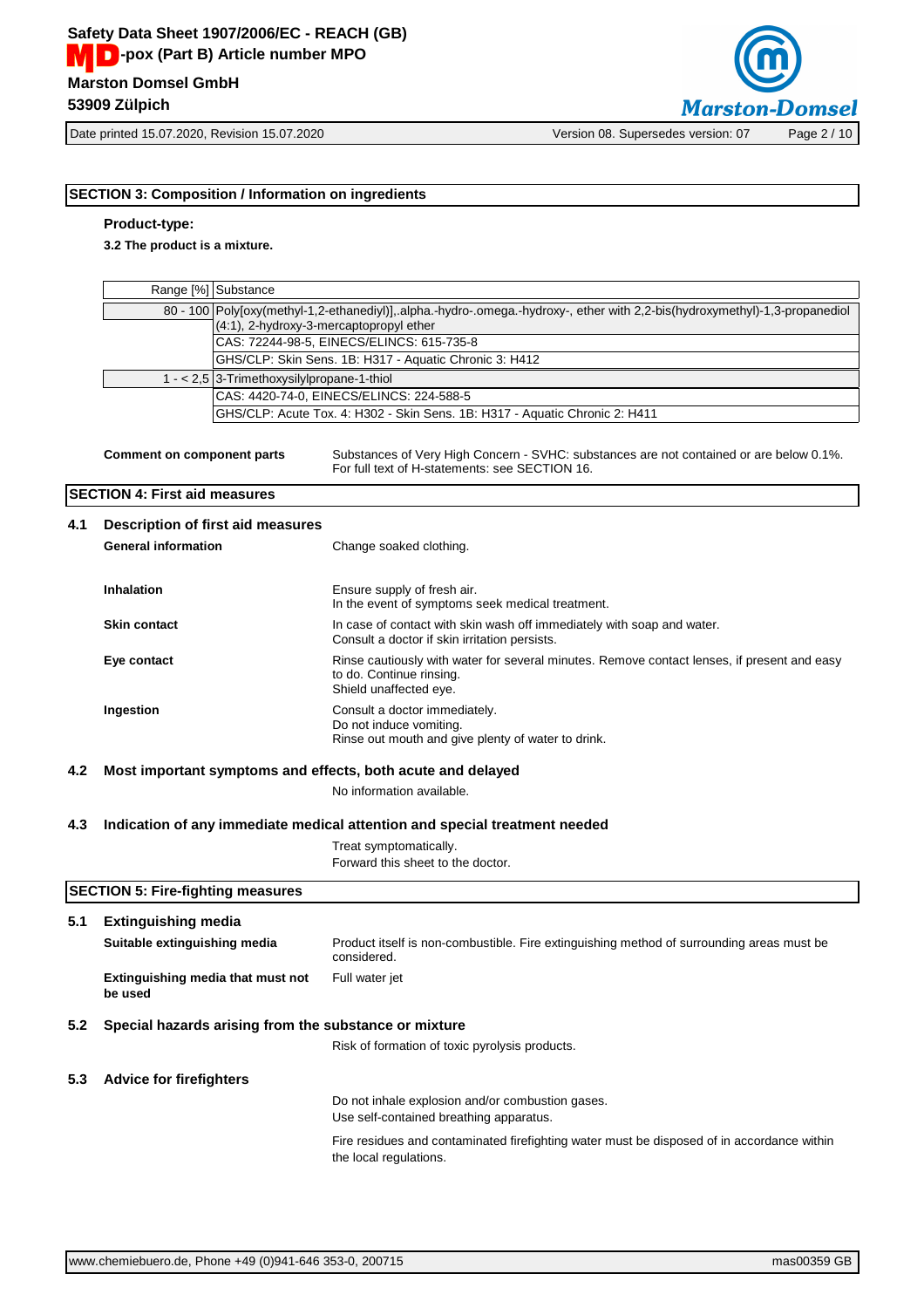

|     | <b>SECTION 6: Accidental release measures</b>                       |                                                                                                                                                                                                                                                               |
|-----|---------------------------------------------------------------------|---------------------------------------------------------------------------------------------------------------------------------------------------------------------------------------------------------------------------------------------------------------|
| 6.1 | Personal precautions, protective equipment and emergency procedures |                                                                                                                                                                                                                                                               |
|     |                                                                     | Ensure adequate ventilation.                                                                                                                                                                                                                                  |
| 6.2 | <b>Environmental precautions</b>                                    |                                                                                                                                                                                                                                                               |
|     |                                                                     | Prevent spread over a wide area (e.g. by containment or oil barriers).<br>Do not discharge into the drains/surface waters/groundwater.                                                                                                                        |
| 6.3 | Methods and material for containment and cleaning up                |                                                                                                                                                                                                                                                               |
|     |                                                                     | Take up with absorbent material (e.g. general-purpose binder).<br>Dispose of absorbed material in accordance within the regulations.                                                                                                                          |
| 6.4 | <b>Reference to other sections</b>                                  |                                                                                                                                                                                                                                                               |
|     |                                                                     | See SECTION 8+13                                                                                                                                                                                                                                              |
|     | <b>SECTION 7: Handling and storage</b>                              |                                                                                                                                                                                                                                                               |
| 7.1 | Precautions for safe handling                                       |                                                                                                                                                                                                                                                               |
|     |                                                                     | No special measures necessary if used correctly.                                                                                                                                                                                                              |
|     |                                                                     | Do not eat, drink or smoke when using this product.<br>Wash hands before breaks and after work.<br>Use barrier skin cream.<br>Take off contaminated clothing and wash before reuse.<br>Contaminated work clothing should not be allowed out of the workplace. |
| 7.2 | Conditions for safe storage, including any incompatibilities        |                                                                                                                                                                                                                                                               |
|     |                                                                     | Keep only in original container.                                                                                                                                                                                                                              |
|     |                                                                     | Do not store together with food.<br>Do not store together with oxidizing agents.<br>Do not store together with acids.                                                                                                                                         |
|     |                                                                     | Keep container in a well-ventilated place.<br>Keep container tightly closed.<br>Keep in a cool place.                                                                                                                                                         |
| 7.3 | Specific end use(s)                                                 |                                                                                                                                                                                                                                                               |
|     |                                                                     | See product use, SECTION 1.2                                                                                                                                                                                                                                  |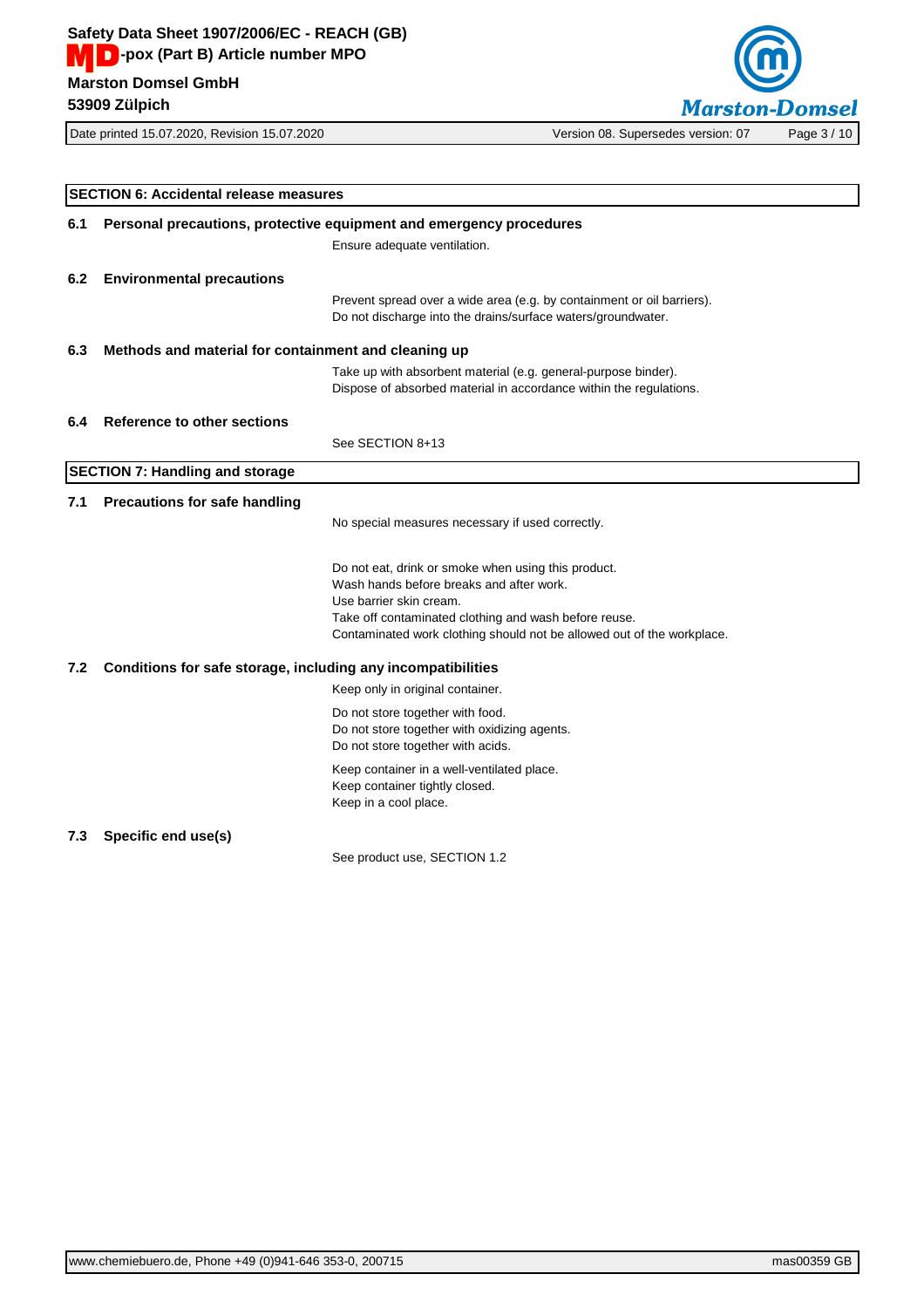Date printed 15.07.2020, Revision 15.07.2020 Version 08. Supersedes version: 07 Page 4 / 10



**SECTION 8: Exposure controls / personal protection**

#### **8.1 Control parameters**

**Ingredients with occupational exposure limits to be monitored (GB)**

not applicable

#### **DNEL**

| Substance                                                                                                                                                                      |
|--------------------------------------------------------------------------------------------------------------------------------------------------------------------------------|
| Poly[oxy(methyl-1,2-ethanediyl)], alpha.-hydro-.omega.-hydroxy-, ether with 2,2-bis(hydroxymethyl)-1,3-propanediol<br>(4:1), 2-hydroxy-3-mercaptopropyl ether, CAS: 72244-98-5 |
| Industrial, dermal, Long-term - systemic effects: 2.7 mg/kg bw/d (AF=90).                                                                                                      |
| Industrial, inhalative, Long-term - systemic effects: 22 mg/m <sup>3</sup> (AF=6).                                                                                             |
| general population, oral, Long-term - systemic effects: 1.9 mg/kg bw/d (AF=40.                                                                                                 |
| general population, inhalative, Long-term - systemic effects: 6.52 mg/m <sup>3</sup> (AF=10).                                                                                  |
| general population, dermal, Long-term - systemic effects: 1.61 mg/kg bw/d (AF=150).                                                                                            |

#### **PNEC**

| Substance                                                                                                                                                                      |  |
|--------------------------------------------------------------------------------------------------------------------------------------------------------------------------------|--|
| Poly[oxy(methyl-1,2-ethanediyl)], alpha.-hydro-.omega.-hydroxy-, ether with 2,2-bis(hydroxymethyl)-1,3-propanediol<br>(4:1), 2-hydroxy-3-mercaptopropyl ether, CAS: 72244-98-5 |  |
| soil, 23 µg/kg dw.                                                                                                                                                             |  |
| sediment (seawater), 32 µg/kg dw.                                                                                                                                              |  |
| sediment (freshwater), 322 µg/kg dw.                                                                                                                                           |  |
| sewage treatment plants (STP), 10 mg/l (AF=100).                                                                                                                               |  |
| seawater, 7ug/l (AF=500).                                                                                                                                                      |  |
| freshwater, 70µg/l (AF=50).                                                                                                                                                    |  |

#### **8.2 Exposure controls**

| Additional advice on system design                             | Ensure adequate ventilation on workstation.                                                                                                                                                                                                                                                                                 |
|----------------------------------------------------------------|-----------------------------------------------------------------------------------------------------------------------------------------------------------------------------------------------------------------------------------------------------------------------------------------------------------------------------|
| Eye protection                                                 | Safety glasses. (EN 166:2001)                                                                                                                                                                                                                                                                                               |
| <b>Hand protection</b>                                         | The details concerned are recommendations. Please contact the glove supplier for further<br>information.<br>In full contact:<br>> 0,7 mm/ Butyl rubber, >480 min (EN 374-1/-2/-3).<br>In splash contact:<br>> 0,7 mm/ butyl rubber, > 120 min (EN 374)                                                                      |
| <b>Skin protection</b>                                         | not applicable                                                                                                                                                                                                                                                                                                              |
| Other                                                          | Avoid contact with eyes and skin.<br>Do not inhale gases/vapours/aerosols.<br>Personal protective equipment should be selected specifically for the working place,<br>depending on concentration and quantity handled. The resistance of this equipment to<br>chemicals should be ascertained with the respective supplier. |
| <b>Respiratory protection</b>                                  | Breathing apparatus in the event of aerosol or mist formation.<br>Short term: filter apparatus, combination filter A-P1. (DIN EN 14387)                                                                                                                                                                                     |
| <b>Thermal hazards</b>                                         | not applicable                                                                                                                                                                                                                                                                                                              |
| Delimitation and monitoring of the<br>environmental exposition | See SECTION 6+7.                                                                                                                                                                                                                                                                                                            |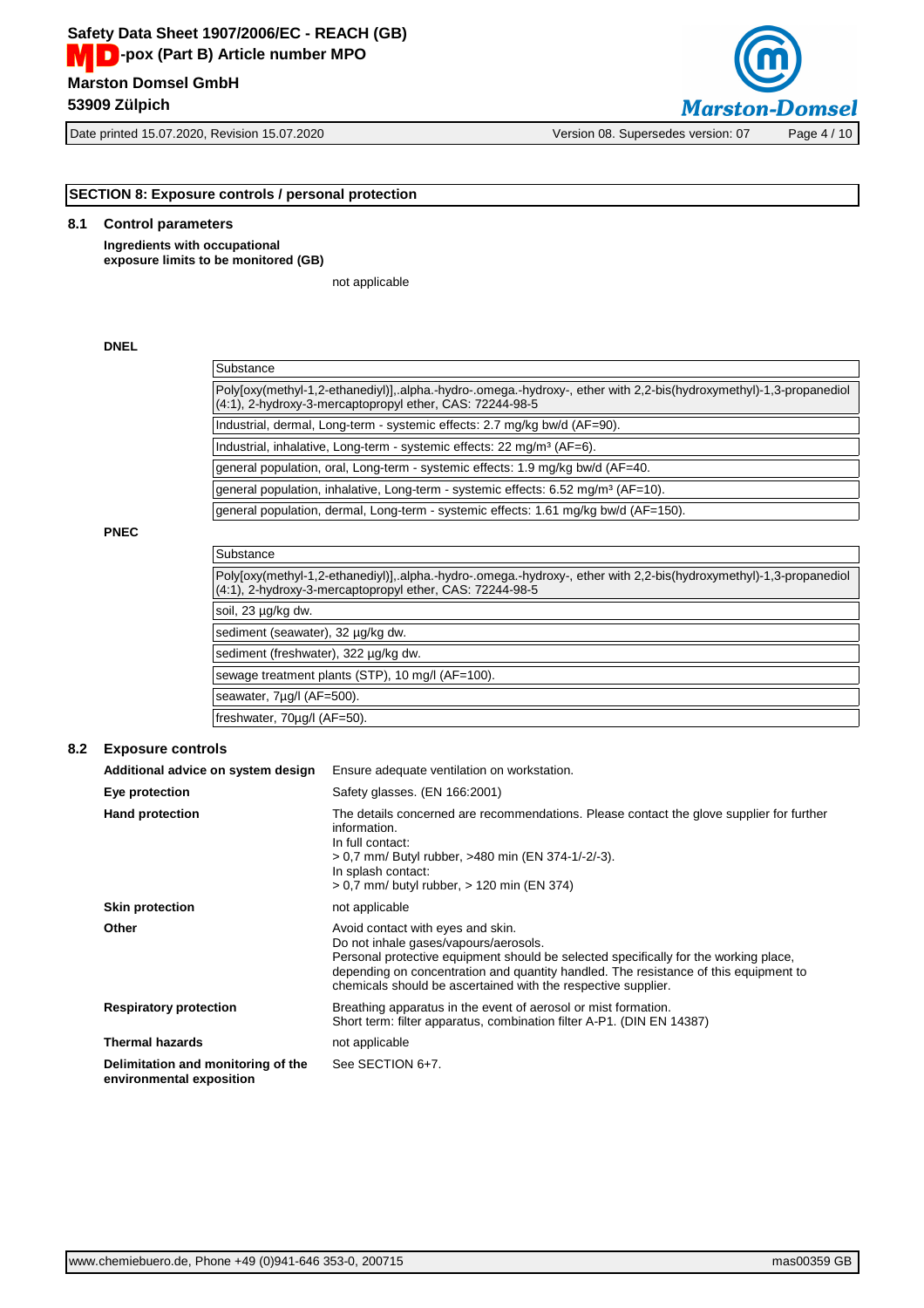**Marston Domsel GmbH Safety Data Sheet 1907/2006/EC - REACH (GB) MD**-pox (Part B) Article number MPO

**53909 Zülpich**

Date printed 15.07.2020, Revision 15.07.2020 Version 08. Supersedes version: 07 Page 5 / 10



## **SECTION 9: Physical and chemical properties**

| Information on basic physical and chemical properties<br>9.1 |              |
|--------------------------------------------------------------|--------------|
|                                                              | viscous      |
|                                                              | light vellow |

| light yellow              |
|---------------------------|
| characteristic            |
| No information available. |
| not applicable            |
| not applicable            |
| No information available. |
| not applicable            |
| No information available. |
| No information available. |
| No information available. |
| no                        |
| No information available. |
| $1,0 - 1,2$               |
| not applicable            |
| virtually insoluble       |
| No information available. |
| See product information   |
| No information available. |
| No information available. |
| No information available. |
| No information available. |
| >150                      |
|                           |

## **9.2**

No information available.

## **SECTION 10: Stability and reactivity**

## **10.1 Reactivity**

See SECTION 10.3.

#### **10.2 Chemical stability**

**Density at [°C]** 

Stable under normal ambient conditions (ambient temperature).

#### **10.3 Possibility of hazardous reactions**

Reactions with amines. Reactions with acids and strong oxidizing agents. Reactions with alkalies (lyes).

## **10.4 Conditions to avoid**

See SECTION 7.2. Strong heating.

#### **10.5 Incompatible materials**

See SECTION 10.3.

#### **10.6 Hazardous decomposition products**

No hazardous decomposition products known.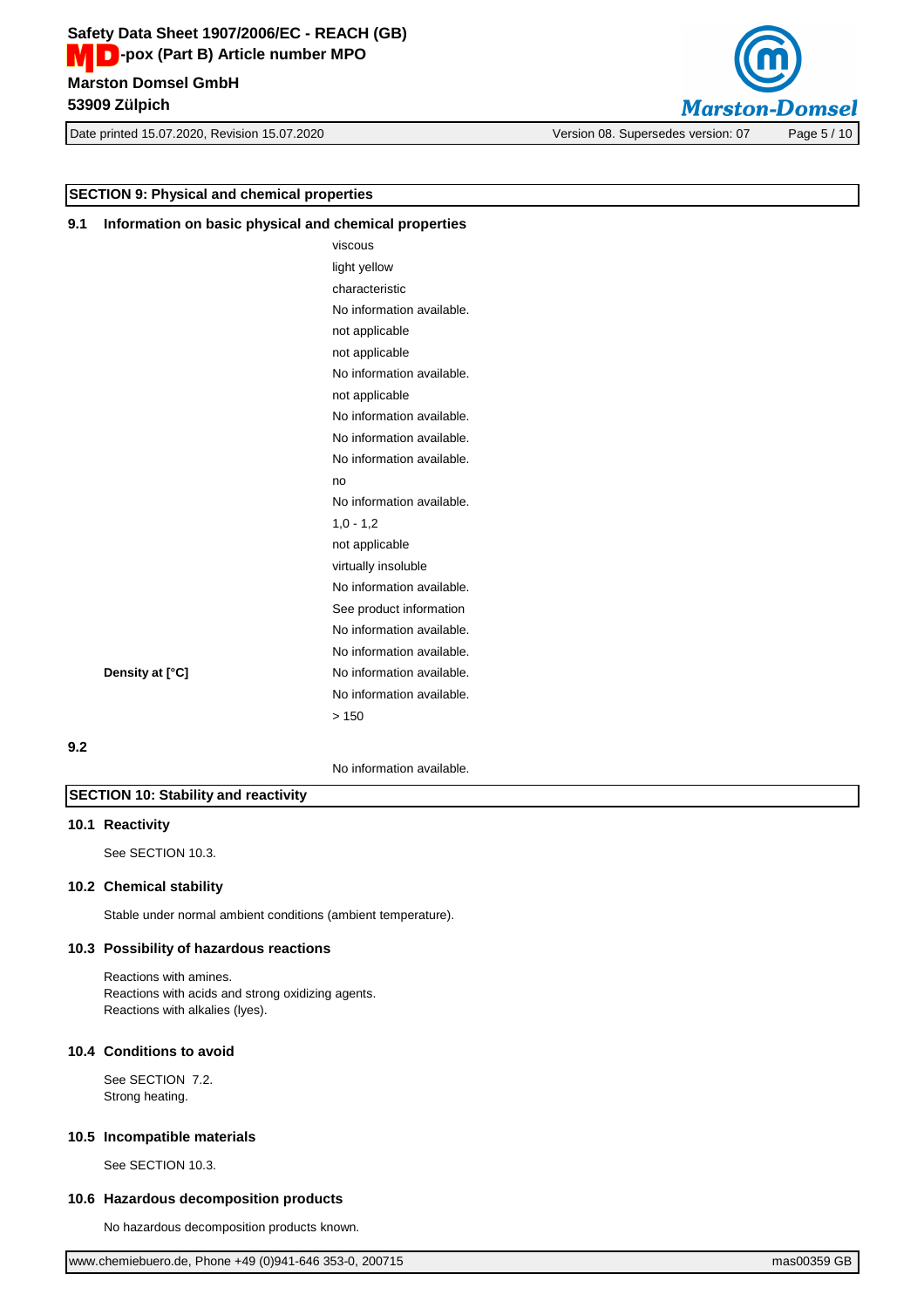

Date printed 15.07.2020, Revision 15.07.2020 Version 08. Supersedes version: 07 Page 6 / 10

## **SECTION 11: Toxicological information**

## **11.1 Information on toxicological effects**

#### **Acute toxicity**

| Product                                                                                          |  |
|--------------------------------------------------------------------------------------------------|--|
| linhalative. Based on the available information, the classification criteria are not fulfilled.: |  |
| dermal. Based on the available information, the classification criteria are not fulfilled.:      |  |
| oral, Based on the available information, the classification criteria are not fulfilled.:        |  |
|                                                                                                  |  |

| Substance                                                                                                                                                                      |  |
|--------------------------------------------------------------------------------------------------------------------------------------------------------------------------------|--|
| Polyjoxy(methyl-1,2-ethanediyl)], alpha.-hydro-.omega.-hydroxy-, ether with 2,2-bis(hydroxymethyl)-1,3-propanediol<br>(4:1), 2-hydroxy-3-mercaptopropyl ether, CAS: 72244-98-5 |  |
| LD50, dermal, Rabbit: $> 10$ 200 mg/kg bw.                                                                                                                                     |  |
| LD50, oral, Rat: 2600 mg/kg bw.                                                                                                                                                |  |
| LC50, inhalative, Rat: $> 0.1$ mg/l.                                                                                                                                           |  |
| 3-Trimethoxysilylpropane-1-thiol, CAS: 4420-74-0                                                                                                                               |  |
| LD50, dermal, Rat (female): 2247 mg/kg.                                                                                                                                        |  |
| LD50, dermal, Rat (male): 2583 mg/kg.                                                                                                                                          |  |
| LD50, oral, Rat (male): 850 mg/kg.                                                                                                                                             |  |
| LD50, oral, Rat (female): 1701 mg/kg.                                                                                                                                          |  |

| Serious eye damage/irritation                         | Toxicological data of complete product are not available.<br>No classification.<br>Calculation method                   |
|-------------------------------------------------------|-------------------------------------------------------------------------------------------------------------------------|
| <b>Skin corrosion/irritation</b>                      | Toxicological data of complete product are not available.<br>No classification.<br>Calculation method                   |
| Respiratory or skin sensitisation                     | Toxicological data of complete product are not available.<br>May cause an allergic skin reaction.<br>Calculation method |
| Specific target organ toxicity -<br>single exposure   | Toxicological data of complete product are not available.<br>No classification.<br>Calculation method                   |
| Specific target organ toxicity -<br>repeated exposure | Based on the available information, the classification criteria are not fulfilled.                                      |
| <b>Mutagenicity</b>                                   | Based on the available information, the classification criteria are not fulfilled.                                      |
| <b>Reproduction toxicity</b>                          | Based on the available information, the classification criteria are not fulfilled.                                      |
| Carcinogenicity                                       | Based on the available information, the classification criteria are not fulfilled.                                      |
| <b>Aspiration hazard</b>                              | Based on the available information, the classification criteria are not fulfilled.                                      |
| <b>General remarks</b>                                |                                                                                                                         |
|                                                       | Toxicological data of complete product are not available.                                                               |

The toxicity data listed pertaining to the ingredients are intended for those working in the medicinal professions, experts for occupational health and safety and toxicologists.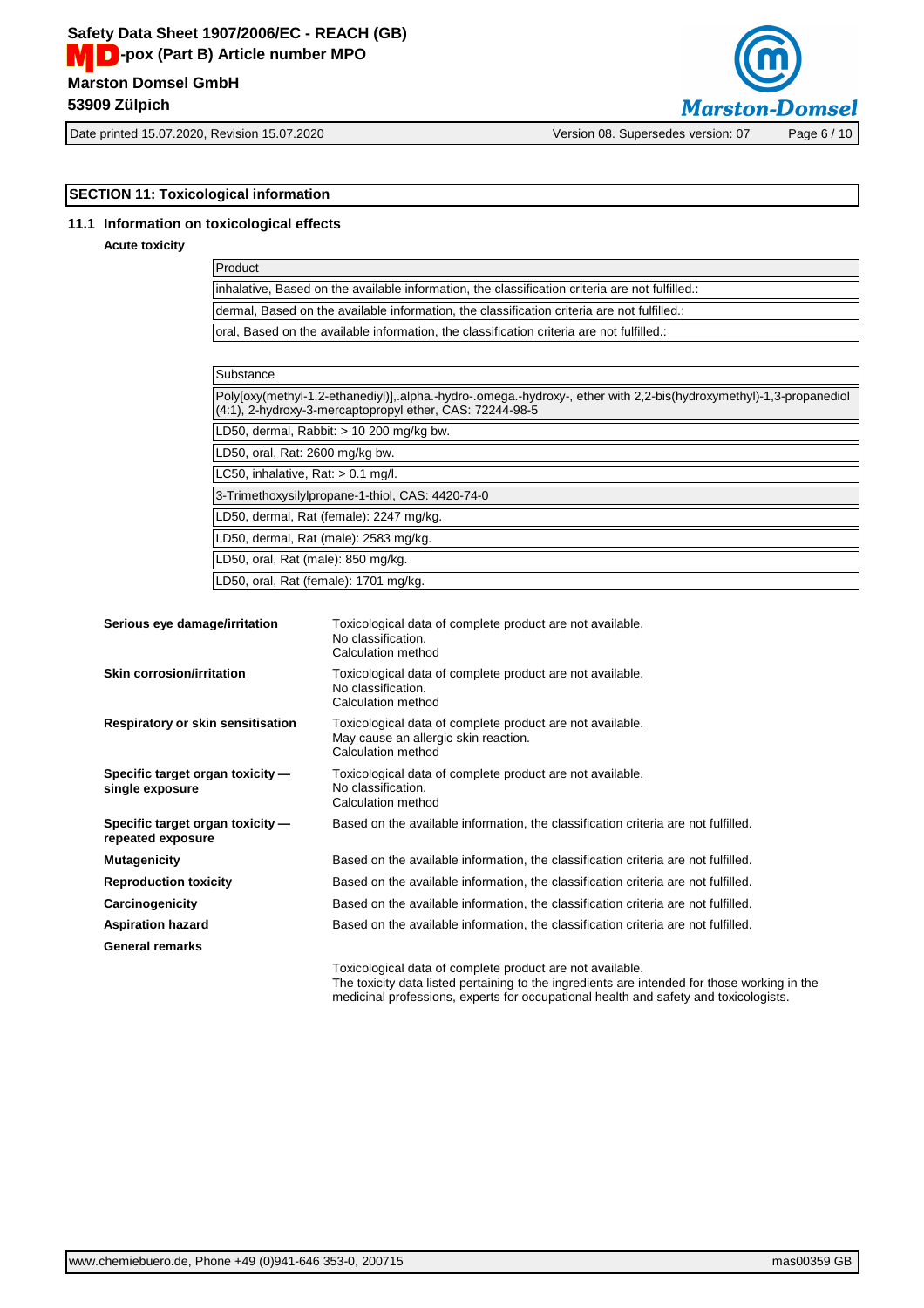

Date printed 15.07.2020, Revision 15.07.2020 Version 08. Supersedes version: 07 Page 7 / 10

## **SECTION 12: Ecological information**

#### **12.1 Toxicity**

| Substance                                                                                                                                                                      |
|--------------------------------------------------------------------------------------------------------------------------------------------------------------------------------|
| Poly[oxy(methyl-1,2-ethanediyl)],.alpha.-hydro-.omega.-hydroxy-, ether with 2,2-bis(hydroxymethyl)-1,3-propanediol<br>(4:1), 2-hydroxy-3-mercaptopropyl ether, CAS: 72244-98-5 |
| LC50, (96h), Danio rerio: 87 mg/l.                                                                                                                                             |
| EC50, (21d), Daphnia magna: 3,5 mg/l.                                                                                                                                          |
| EC50, (48h), Daphnia magna: 12 mg/l.                                                                                                                                           |
| ErC50, (72h), Desmodesmus subspicatus: > 733 mg/l.                                                                                                                             |
| 3-Trimethoxysilylpropane-1-thiol, CAS: 4420-74-0                                                                                                                               |
| LC50, (96h), Lepomis macrochirus: 12,3 mg/l.                                                                                                                                   |
| EC50, (48h), Daphnia magna: 6,7 mg/l.                                                                                                                                          |
| NOEC, Algae: 40 mg/l.                                                                                                                                                          |

#### **12.2 Persistence and degradability**

| <b>Behaviour in environment</b><br>compartments | not determined                |
|-------------------------------------------------|-------------------------------|
| Behaviour in sewage plant                       | not determined                |
| <b>Biological degradability</b>                 | The product is biodegradable. |

#### **12.3 Bioaccumulative potential**

Product has having no bioaccumulation potential.

#### **12.4 Mobility in soil**

No information available.

#### **12.5 Results of PBT and vPvB assessment**

PBT/vPvB assessment not available as chemical safety assessment not required or not conducted.

#### **12.6 Other adverse effects**

Ecotoxicological data are not available. No classification on the basis of the calculation procedure of the preparation directive.

## **SECTION 13: Disposal considerations**

#### **13.1 Waste treatment methods**

Waste material must be disposed of in accordance with the Directive on waste 2008/98/EC as well as other national and local regulations. It is not possible to determine a waste code for this product in accordance with the European Waste Catalogue (EWC) since it is only possible to classify it according to how it is used by the customer. The waste code is to be determined within the EU in liaison with the waste-disposal operator.

#### **Product**

|                         | Dispose of as hazardous waste.                                         |
|-------------------------|------------------------------------------------------------------------|
| Waste no. (recommended) | 080409*                                                                |
| Contaminated packaging  |                                                                        |
|                         | Uncontaminated packaging may be taken for recycling.                   |
|                         | Packaging that cannot be cleaned should be disposed of as for product. |
| Waste no. (recommended) | 150110*                                                                |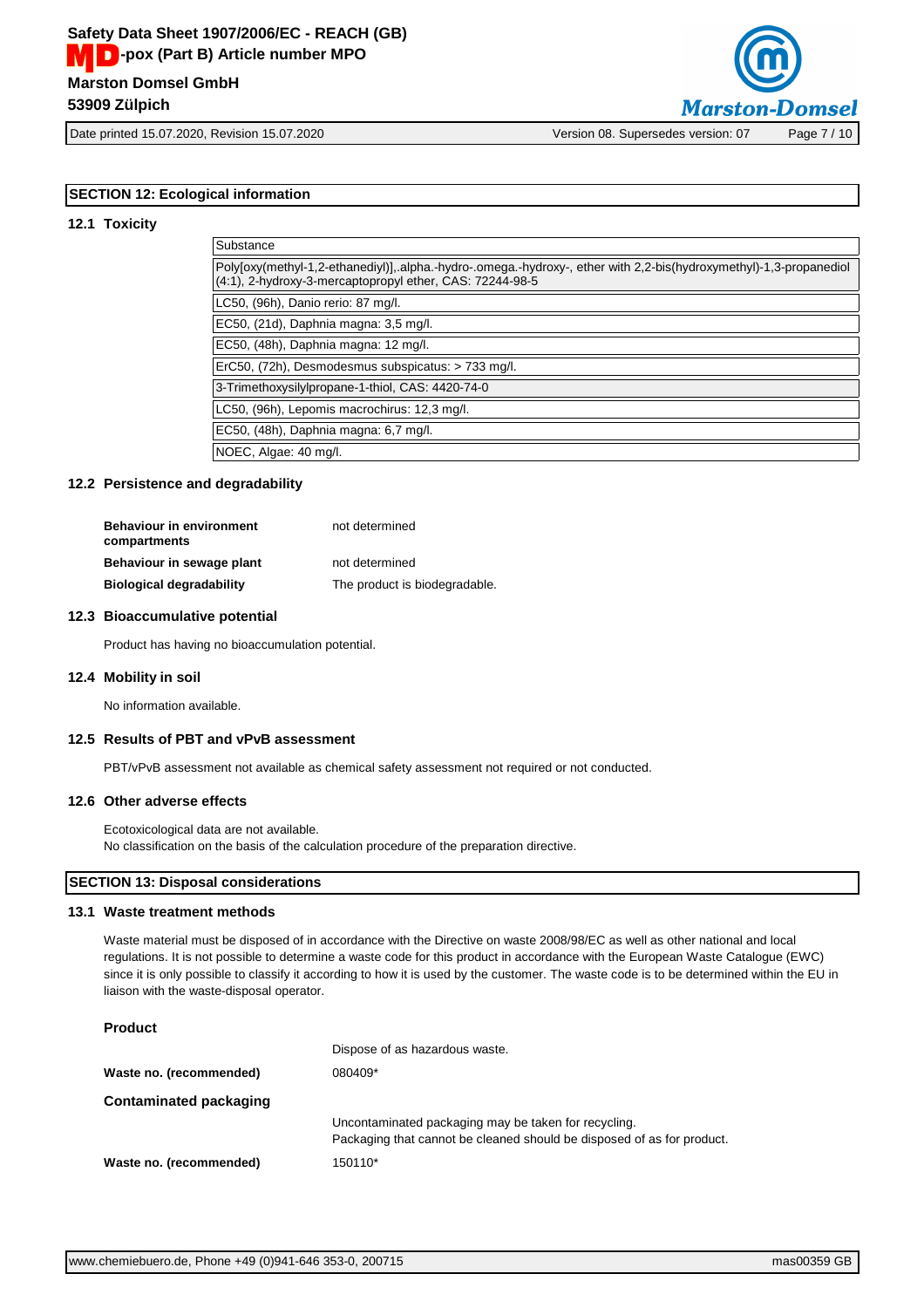Date printed 15.07.2020, Revision 15.07.2020 Version 08. Supersedes version: 07 Page 8 / 10



| <b>SECTION 14: Transport information</b>                                            |                                                                           |  |
|-------------------------------------------------------------------------------------|---------------------------------------------------------------------------|--|
| 14.1 UN number<br>Transport by land according to<br><b>ADR/RID</b>                  | not applicable                                                            |  |
| <b>Inland navigation (ADN)</b>                                                      | not applicable                                                            |  |
| Marine transport in accordance with not applicable<br><b>IMDG</b>                   |                                                                           |  |
| Air transport in accordance with IATA not applicable                                |                                                                           |  |
| 14.2 UN proper shipping name<br>Transport by land according to<br><b>ADR/RID</b>    | NO DANGEROUS GOODS                                                        |  |
| <b>Inland navigation (ADN)</b>                                                      | NO DANGEROUS GOODS                                                        |  |
| <b>IMDG</b>                                                                         | Marine transport in accordance with NOT CLASSIFIED AS "DANGEROUS GOODS"   |  |
|                                                                                     | Air transport in accordance with IATA NOT CLASSIFIED AS "DANGEROUS GOODS" |  |
| 14.3 Transport hazard class(es)<br>Transport by land according to<br><b>ADR/RID</b> | not applicable                                                            |  |
| <b>Inland navigation (ADN)</b>                                                      | not applicable                                                            |  |
| Marine transport in accordance with not applicable<br><b>IMDG</b>                   |                                                                           |  |
| Air transport in accordance with IATA not applicable                                |                                                                           |  |
| 14.4 Packing group<br>Transport by land according to<br><b>ADR/RID</b>              | not applicable                                                            |  |
| Inland navigation (ADN)                                                             | not applicable                                                            |  |
| Marine transport in accordance with not applicable<br><b>IMDG</b>                   |                                                                           |  |
| Air transport in accordance with IATA not applicable                                |                                                                           |  |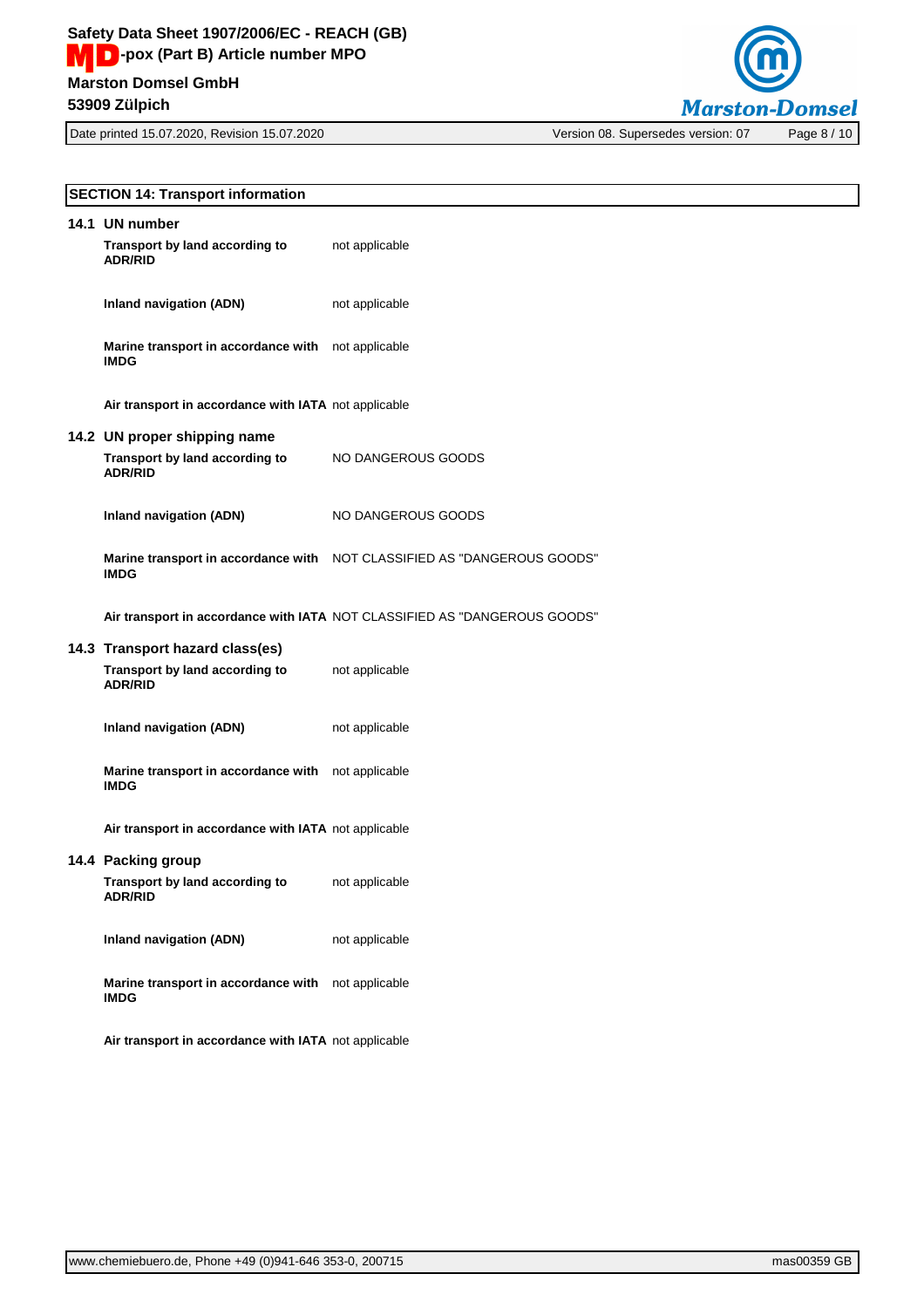

| 14.5 Environmental hazards<br>Transport by land according to<br><b>ADR/RID</b> | no                                                                                                                                                                                     |
|--------------------------------------------------------------------------------|----------------------------------------------------------------------------------------------------------------------------------------------------------------------------------------|
| <b>Inland navigation (ADN)</b>                                                 | no                                                                                                                                                                                     |
| Marine transport in accordance with no<br><b>IMDG</b>                          |                                                                                                                                                                                        |
| Air transport in accordance with IATA no                                       |                                                                                                                                                                                        |
| 14.6 Special precautions for user                                              |                                                                                                                                                                                        |
| Relevant information under SECTION 6 to 8.                                     |                                                                                                                                                                                        |
|                                                                                | 14.7 Transport in bulk according to Annex II of MARPOL and the IBC Code                                                                                                                |
| No information available.                                                      |                                                                                                                                                                                        |
| <b>SECTION 15: Regulatory information</b>                                      |                                                                                                                                                                                        |
|                                                                                | 15.1 Safety, health and environmental regulations/legislation specific for the substance or mixture                                                                                    |
| <b>EEC-REGULATIONS</b>                                                         | 2008/98/EC 2000/532/EC); 2010/75/EU; 2004/42/EC; (EC) 648/2004; (EC) 1907/2006<br>(REACH); (EU) 1272/2008; 75/324/EEC ((EC) 2016/2037); (EU) 2015/830; (EU) 2016/131;<br>(EU) 517/2014 |
| <b>TRANSPORT-REGULATIONS</b>                                                   | ADR (2019); IMDG-Code (2019, 39. Amdt.); IATA-DGR (2020)                                                                                                                               |
| <b>NATIONAL REGULATIONS (GB):</b>                                              | EH40/2005 Workplace exposure limits (Second edition, published December 2011).                                                                                                         |
| - Observe employment restrictions<br>for people                                | Observe employment restrictions for mothers-to-be and nursing mothers. Observe<br>employment restrictions for young people.                                                            |
| - VOC (2010/75/CE)                                                             | not applicable                                                                                                                                                                         |
| 15.2 Chemical safety assessment                                                |                                                                                                                                                                                        |
|                                                                                | Chemical safety assessments for substances in this mixture were not carried out.                                                                                                       |
| <b>SECTION 16: Other information</b>                                           |                                                                                                                                                                                        |
|                                                                                |                                                                                                                                                                                        |

#### **16.1 Hazard statements (SECTION 03)**

H412 Harmful to aquatic life with long lasting effects.

- H411 Toxic to aquatic life with long lasting effects.
- H317 May cause an allergic skin reaction.

H302 Harmful if swallowed.